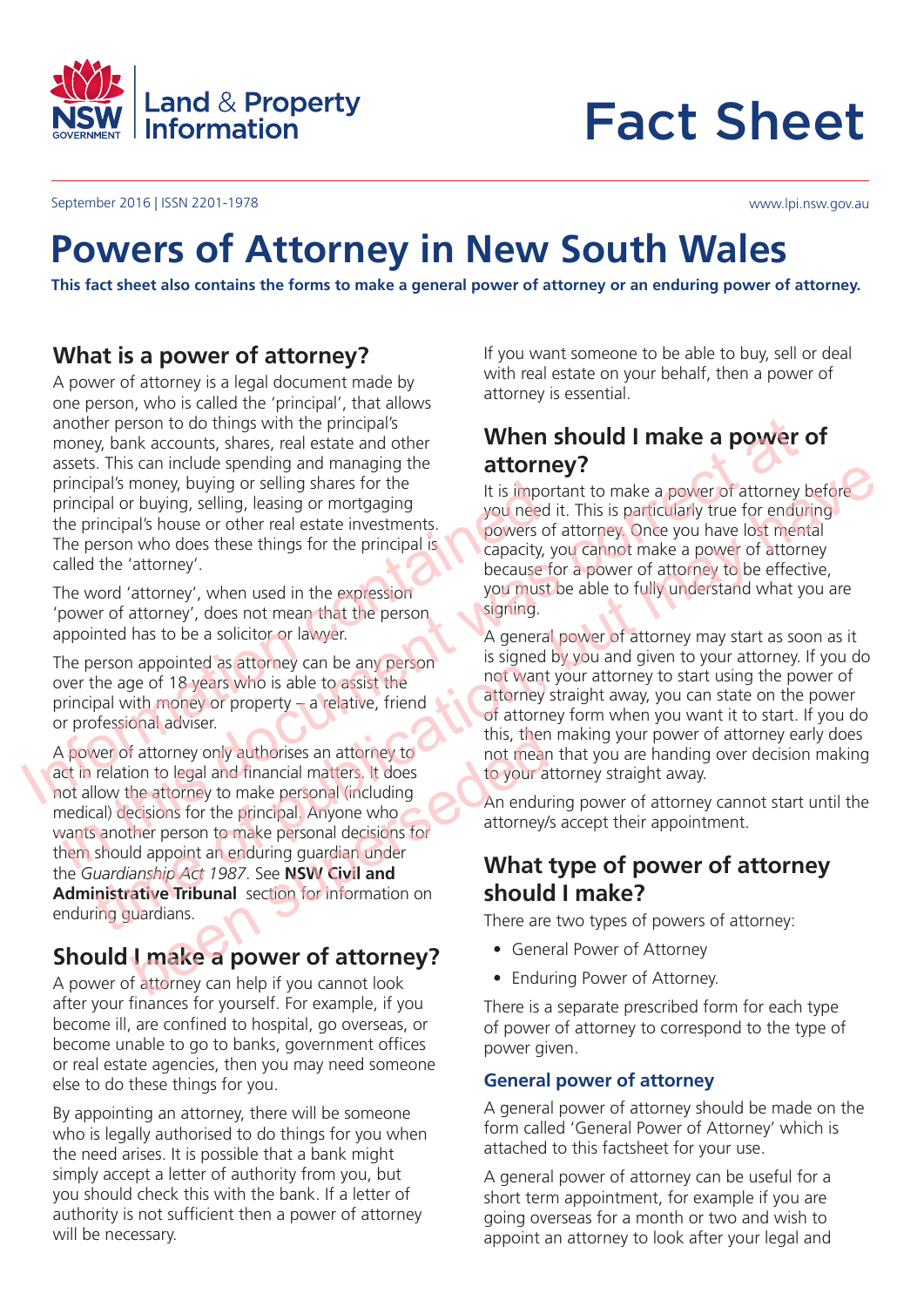financial affairs while you are away. It is also useful if you want the attorney to act only in relation to certain one-off transactions, for example to sell (or buy) property, shares or other financial assets on your behalf. A general power of attorney can be easily tailored to meet your requirements.

To make a general power of attorney your signature need only be witnessed by a person over the age of 18 years (other than the attorney being appointed). It is not necessary for the attorney to sign the power of attorney.

It is important to understand that a general power of attorney automatically terminates if you lose mental capacity. If this happens the attorney must immediately cease to act as your attorney. If you have a general power of attorney and subsequently lose capacity, you cannot make another power of attorney because you lack the mental capacity required to do so.

In this scenario, the only way to have someone make decisions on your behalf is to approach the Civil and Administrative Tribunal to seek the appointment of a financial manager. For this reason, most people (especially the elderly) should consider using the enduring power of attorney instead of the general power of attorney. Explanation of terms<br>
Principal: Person who makes a power of attorney giving<br>
The Containing Containing the containing over the containing over the terms of the containing over the attorney instead of the general<br>
Principa mediately case to act as your antontomy. The correct at a specially the decisions on your control at a special to do so.<br>
This is control at a special correct at a special correct at a special correct at a special correct

### **Enduring power of attorney**

An enduring power of attorney, unlike a general power of attorney, is one which continues to operate after the principal has lost mental capacity. An enduring power of attorney is normally used if the principal wishes their attorney to make decisions for them in the long term. An enduring power of attorney may be made on the form called 'Enduring Power of Attorney' which is attached to this factsheet for your use.

An enduring power of attorney can be useful because you may become unable to look after things for yourself at some stage in the future. This could be due to physical problems, loss of mental capacity or something unforeseen such as an accident.

Making an enduring power of attorney while you still have mental capacity is a cheap, easy and practical step to prepare for the future. Once you have lost the mental capacity to understand what you are doing, you cannot make a power of attorney.

By making an enduring power of attorney, there will be someone who can legally look after your legal and financial affairs if you become unable to do so. Another advantage of making an enduring power of attorney is that you can choose the person who you want to be your attorney.

## **Explanation of terms**

**Principal:** Person who makes a power of attorney giving someone else the authority to manage the principal's legal and financial affairs. **Example 19 Accord 19 Accord 20 Accord 20 Accord 20 Accord 20 Accord 20 Accord 20 Accord 20 Accord 20 Accord 20 Accord 20 Accord 20 Accord 20 Accord 20 Accord 20 Accord 20 Accord 20 Accord 20 Accord 20 Accord 20 Accord 20** 

Attorney: Person with the principal's authority to manage the principal's legal and financial affairs.

**Power of Attorney:** A document signed by the principal that gives the attorney the authority to manage the principal's legal and financial affairs.

**Prescribed forms:** Forms to create a valid general power of attorney or enduring power of attorney as set out in the *Powers of Attorney Regulation 2016*.

**Prescribed witness:** Person who is a solicitor, barrister, Registrar of a Local Court, licensed conveyancer, NSW Trustee & Guardian employee or Trustee company employee who has successfully completed a course of study approved by the Minister.

**Loss of mental capacity:** When a principal makes or revokes a power of attorney, loss of mental capacity means the loss of the ability to understand the nature and effect of that action. When a principal cannot manage his or her legal affairs, loss of mental capacity means being unable to carefully consider and decide issues relating to accommodation, bills, food, clothing, banking, investments and the like. If there is any doubt, seek legal or medical advice. The publication of the metallity of the metallity of the publication of the metallity of the publication of the metallity of the metallity of the metallity of the metallity of the metallity of the metallity of the metallit

> **Jointly:** Where two or more attorneys are appointed they must act together e.g. both attorneys must sign documents.

**Joint and several:** Where two or more attorneys are appointed they can act individually or together e.g. one of the attorneys can sign a document without the other attorney's signature or agreement.

**Vacates office:** An attorney vacates office if the attorney dies, resigns, becomes bankrupt, loses mental capacity or the authority to act is revoked.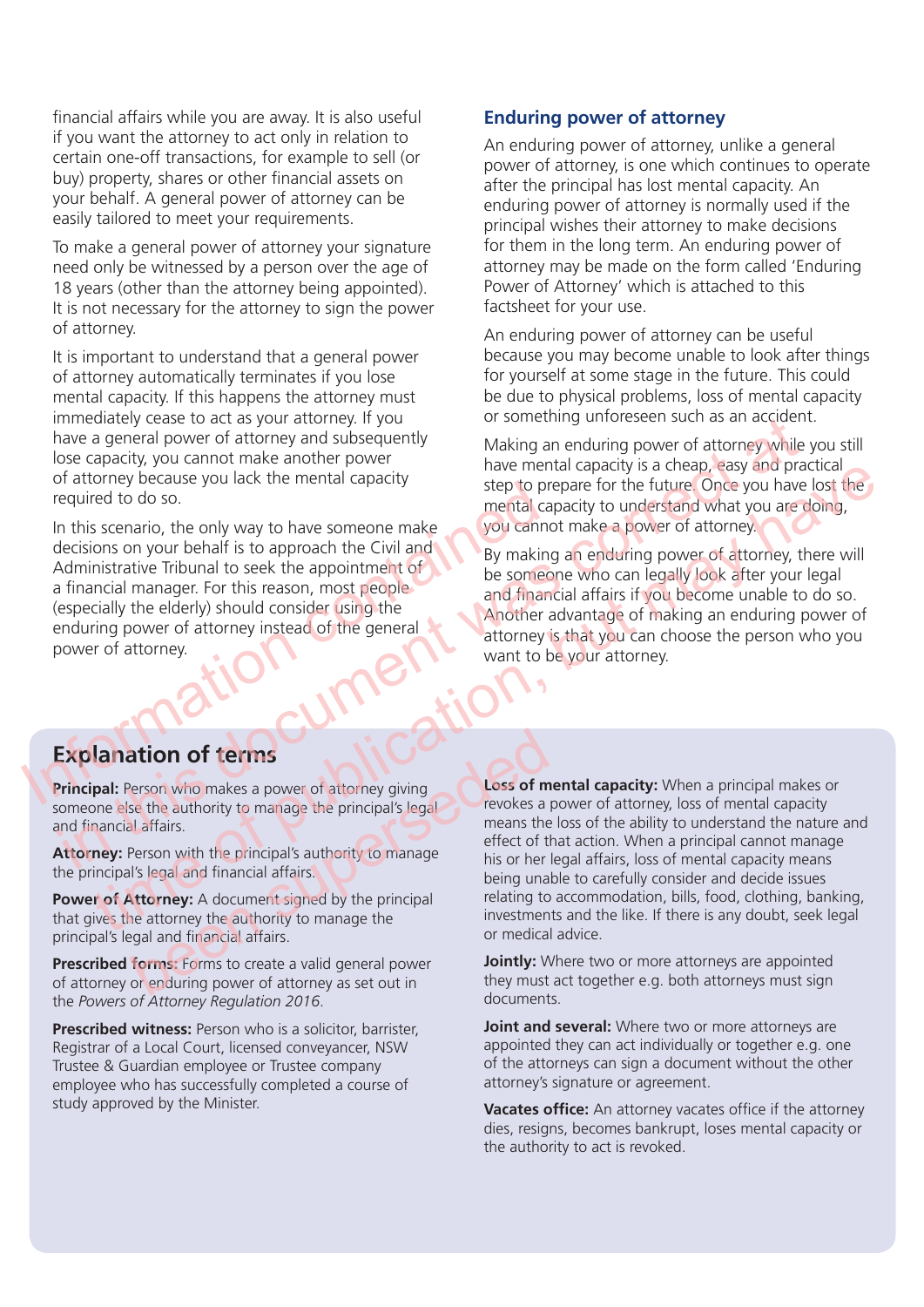An enduring power of attorney can be tailored in the same way as a general power of attorney to meet your circumstances. You can make special directions in the power of attorney document about what you want your attorney to be able to do or impose limits on what they can do.

There are additional requirements when using this form:

- The attorney (and any substitute attorney) has to sign the form to show that they consent to act. This can occur at the same time as you sign or at a later time. However, the enduring power of attorney will not begin to operate until the attorney has signed. (This is not required for a general power of attorney).
- Your signature must be witnessed by a special witness (called a 'prescribed witness').

The prescribed witness must sign a certificate on the form stating that they explained the enduring power of attorney to you and that you appeared to understand it.

## **Do I have to use one of the forms attached to this fact sheet?**

No. However the forms attached to this fact sheet comply with the prescribed forms in the *Powers of Attorney Regulation 2016* to create a valid general power of attorney or enduring power of attorney. It is recommended that you use one of the attached forms, but other forms that substantially comply with the prescribed forms in the regulation can be used. The prescribed forms as they appeared in the Powers<br>
The prescribed forms are the regulation 2016 to the set of the forms of a<br>
Information contained to the set of the forms attached to this fact sheet<br>
No. However the for

The prescribed forms as they appeared in the *Powers of Attorney Regulation 2011* (repealed) can also still be used as they are in substantially the same form as the current prescribed forms. However, it is advisable to use the new forms if you wish to create a new power of attorney. other forms that substantially comply with<br>
beel forms in the regulation can be used.<br>
beet ma<br>
beet man<br>
been substantially the same form as<br>
they are in substantially the same form as<br>
they are in substantially the same

## **Do I lose my rights?**

No. Making someone your attorney does not mean that you lose your right to operate your bank account, deal with your real estate or exercise any other rights that you have. You can continue to look after your money and property while you still have mental capacity to do so.

## **Who can I appoint as my attorney?**

Any person over the age of 18 years can act as your attorney. It can be a close family member or a friend who you trust. You should ask the person you want to appoint if they will agree to be your attorney and look after your money and property. **Only appoint a person you can trust to look after your affairs.**

For example, there have been occasions where due to family pressures, a principal has appointed a family member to be their attorney despite having reservations about their trustworthiness. Unfortunately in such circumstances it is not unusual for the attorney to abuse their position and not act in the best interest of the principal.

If you don't want to appoint a relative or friend, you can appoint the NSW Trustee & Guardian T: 1300 364 103, a trustee company or a professional such as a solicitor or accountant, but they will be entitled to charge a fee for acting as your attorney.

If you appoint more than one attorney you need to indicate on the form whether you want your attorneys to act jointly (that is, only when they all agree, in which case they all must sign any document) or jointly and severally (any one attorney will be able to act independently of the others).

If you appoint more than one attorney to act jointly, you should also indicate whether you want the power of attorney to automatically terminate if one of those joint attorneys dies, becomes bankrupt or does not want to act as an attorney any longer ('vacates office'). Some people feel comfortable to terminate the power if one of the joint attorneys vacates office, while others will want the power of attorney to continue despite one of the joint attorneys vacating office. • Your signature must be witnessed by a special<br>
all agree, in which case they all must sign any<br>
the prescribed witness).<br>
The prescribed witness?<br>
the form stating that they explained the enduring<br>
the form stating that the animal may have the mean to the specified at the set of a tower state of a tomograp of the specified the set of a tomograp of the set of the set of the set of the set of the set of the set of the set of the set of the

If you decide to appoint more than one attorney, and they are to act jointly, the forms attached to this fact sheet makes it easy to indicate whether or not you wish the power of attorney to continue if one of the attorneys vacates office.

You can also appoint one or more substitute attorneys to replace your attorney. This is helpful in situations where your original attorney leaves the country, no longer wants to be an attorney, or dies. If you decide to appoint a substitute attorney, again, be sure to appoint someone you trust who is capable of carrying out their duties as an attorney.

The forms attached to this fact sheet will assist you if you wish to appoint a substitute attorney.

## **What can my attorney do?**

With some exceptions, and depending on what limits or conditions you impose, your attorney can do all the things that you can do with your legal and financial affairs. For example, an attorney can sell, lease or mortgage your house, sell your personal belongings, take money out of your bank accounts, gain access to your documents (other than your will) and sell your shares. The prescribed forms allows you to impose limits or conditions on the attorney's authority.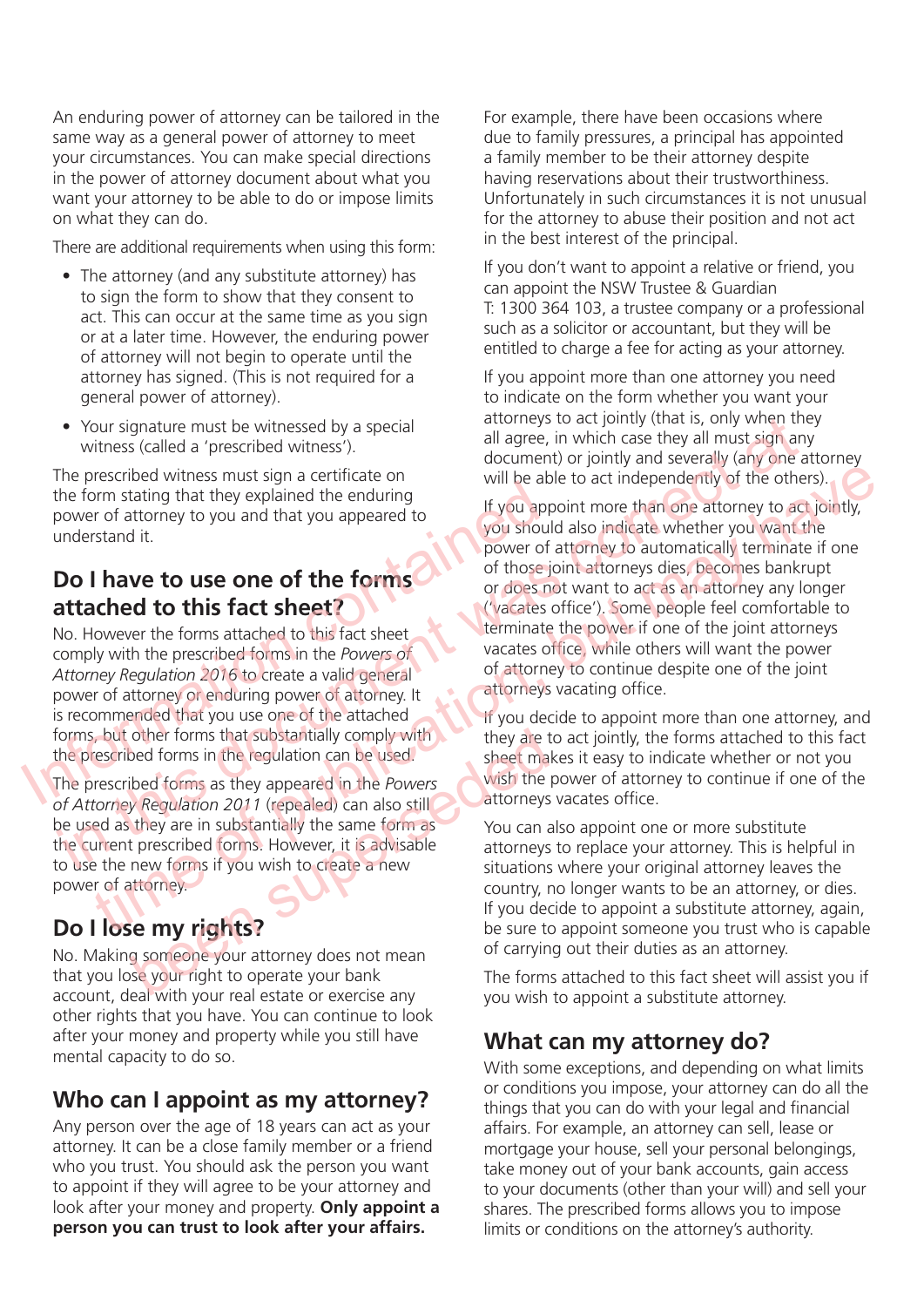It is important to understand that anything your attorney does for you under this power, as long as it is legal, is binding on you. For example, if your attorney lawfully enters into and signs a mortgage on your behalf, the law will see it as if you have signed the mortgage documents yourself. In such a case you will be liable to repay the mortgage, not your attorney.

More generally, an attorney cannot vote in an election or make health or other personal decisions for you. See **What about medical decisions?**  section for personal and health decisions. Also, your attorney cannot carry out your duties as trustee for someone else.

## **What are my attorney's obligations?**

An attorney is under a duty to act in your best interests, except as specifically authorised in the power of attorney document.

An attorney must:

- keep the attorney's money and assets separate from your money and assets (unless you and your attorney are joint owners or operate joint bank accounts) must be methods, except as specifically automsed in the must be responsed in the must be responsed in the must<br>
An attorney must:<br>
<br>
An attorney must:<br>
<br>
Seep the attorney are joint owners or operate joint<br>
your attorney a
	- keep proper accounts and records of how the attorney handles your money and assets.

The NSW Trustee & Guardian, or anyone interested in your welfare, can require the attorney to produce these accounts and records.

If the attorney does not carry out the obligations properly, they may have to compensate you.

It is also possible that a transaction by the attorney may be cancelled, or that the power of attorney will be terminated or the attorney replaced. See **What happens if there is a dispute?** for information on disputes. which is and records.<br>
They does not carry out the obligations<br>
other per<br>
other person<br>
specifical<br>
subside that a transaction by the attorney<br>
other persuaded or the attorney replaced. See What<br>
of the corre<br>
other perso

Except where the power of attorney document says otherwise, the attorney cannot be paid for his or her work as attorney, although they can claim any outof-pocket expenses directly connected with carrying out their duties as your attorney. The attorney should keep receipts to prove these costs.

If a solicitor, the NSW Trustee & Guardian or a trustee company is appointed as attorney, the power of attorney document may contain a clause allowing them to charge a fee for acting or this may be covered by a separate agreement.

## **Can my attorney use my money for gifts?**

An attorney cannot make any gift of your money or property unless the power of attorney form specifically allows the attorney to do so. Both forms contain a clause authorising an attorney to give reasonable gifts. If the box is ticked, the attorney will be able to use your money to make only certain types of gifts.

Allowable gifts are gifts to a relative or close friend of yours of a seasonal nature (for example, birthday, Christmas or other religious occasion) or because of a special event (for example, birth or marriage).

Also permitted are donations of the kind that you have made before or might reasonably be expected to make (for example, to a favourite charity). However, the value of the gift or donation must be reasonable having regard to your financial circumstances and the size of your estate.

If you do not want your attorney to have the power to make such gifts, you should not tick the box and instead draw a line through it.

## **Can my attorney use my money for their own benefit or the benefit of others?**

As with gifts, an attorney cannot use your money for their own benefit, or the benefit of any other person, unless the power of attorney form specifically allows the attorney to do so. If you tick the corresponding box you will allow an attorney to use your money for housing, food, education, transportation and medical care for the attorney or a person nominated in the power of attorney (for example, your children). What are my attorney's obligations?<br>
An attorney is under a duty to act in your best<br>
An attorney is under a duty to act in your best<br>
therests, except as specifically authorised in the<br>
net example, the value of the given the eraspondent of the reaction of the term of a publication of the term of a public term of a public term of the term of the term of the research of the research of the computation of the state. The publication of the sta

The amount of the benefit must be reasonable having regard to your financial circumstances and the size of your estate. If you do not want your attorney to have these powers you should not tick any of the boxes in clause 2 and for good measure, you should also draw a line through the clauses on the form. Alternatively, one power may be chosen and the other not chosen. Care should be exercised in this situation.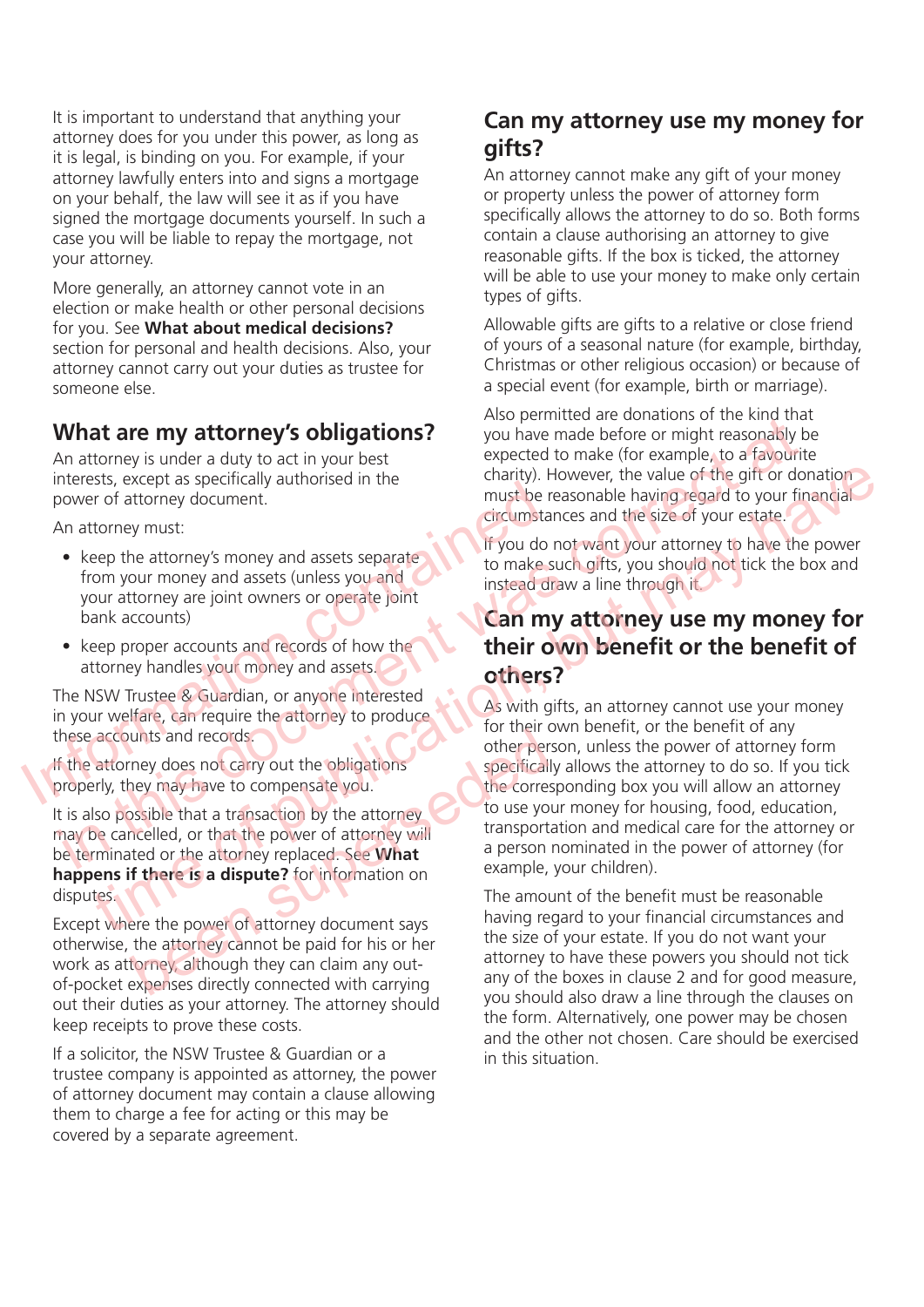## **Can I change my mind and cancel a power of attorney?**

You can revoke (that is, cancel) a power of attorney at any time as long as you still have mental capacity. There is no set form for revoking a power of attorney – a letter will do. A suggested Revocation of Power of Attorney form is attached to this fact sheet and can be used for this purpose if necessary.

An attorney must not do any act or thing under the power of attorney if the attorney knows of the revocation. Whether you use a form or a letter you must give a copy to the attorney to ensure that they know that the power of attorney has been revoked.

There is no obligation to register the revocation, but if the power of attorney has been registered it is advisable to register the revocation. You should also inform your bank that it has been revoked as well as anyone else who might be expected to act on the faith of the power of attorney.

## **What happens if there is a dispute?**

If there is a dispute involving a power of attorney and the people involved cannot settle it, they will have to go to either the Civil and Administrative Tribunal or the Supreme Court.

Under the *Powers of Attorney Act 2003* both the Supreme Court and the Civil and Administrative Tribunal have the power to review enduring powers of attorney. The Civil and Administrative Tribunal is a faster and cheaper alternative to the Supreme Court for resolving disputes. anyone else who might be expected to act on the<br>
faith of the power of attorney.<br> **What happens if there is a dispute?**<br>
If there is a dispute involving a power of attorney<br>
If there is a dispute involving a power of attor

The Supreme Court retains the sole right to review certain types of general powers of attorney.

Anyone seeking to review a power of attorney or challenge an attorney's authority should seek legal advice. Figure 11 Under the Court of Australian Court etains the sole right to review<br>
extent the sole right to review<br>
extent the sole right to review<br>
extent the sole right to review<br>
extent the sole right to review<br>
extent the

## **What about medical decisions?**

In NSW, a power of attorney only authorises an attorney to act in connection with legal and financial matters such as bank accounts, shares or property. It cannot be used to make medical or lifestyle decisions. If you want someone to make medical, treatment and other personal or lifestyle decisions for you, you should appoint an enduring guardian. There is a separate form for appointment of an enduring guardian.

For more information on enduring guardianship, you should contact the Civil and Administrative Tribunal. They can send you explanatory material that also includes a blank enduring guardianship form. See **NSW Civil and Administrative Tribunal** section for contact details.

## **Can I use a power of attorney in NSW if it is made interstate or overseas?**

### **General powers of attorney**

As a general rule, it is possible to use a general power of attorney in NSW even if it was made interstate or overseas. The power of attorney must, however, have certain basic features. It must:

- be in English, or translated into English by a qualified translator
- show the date that it was made, the name of the principal and the name of the attorney
- have a statement that gives the attorney the power to act for the principal
- be signed by the principal
- be witnessed by an adult person.

## **Enduring powers of attorney**

Each state and territory of Australia has different requirements for making enduring powers of attorney. Under the *Powers of Attorney Act 2003*, enduring powers of attorney made in another state or territory of Australia will be recognised as valid in NSW to the extent that the powers given by the interstate power of attorney could validly be given in NSW. Fith prover of attorney to act in the subset of attorney in order to the subset of attorney and the sected in the sected in the sected in the sected in the sected in the sected in the sected in the sected in the sected of The the seaking the expected to act on the measurable expected to act on the may be equalitied translator<br>
of the power of attomey.<br>
The publication of the publications and the name of the attention of the power of attomey

However, in order to be registered in NSW an interstate enduring power of attorney must be accompanied by a certificate from a lawyer from the state or territory where it was made saying that it was made in accordance with the laws of that state or territory, and stating that they:

- have been admitted to legal practice in that state or territory
- hold a practising certificate in that state or territory
- practise in that state or territory.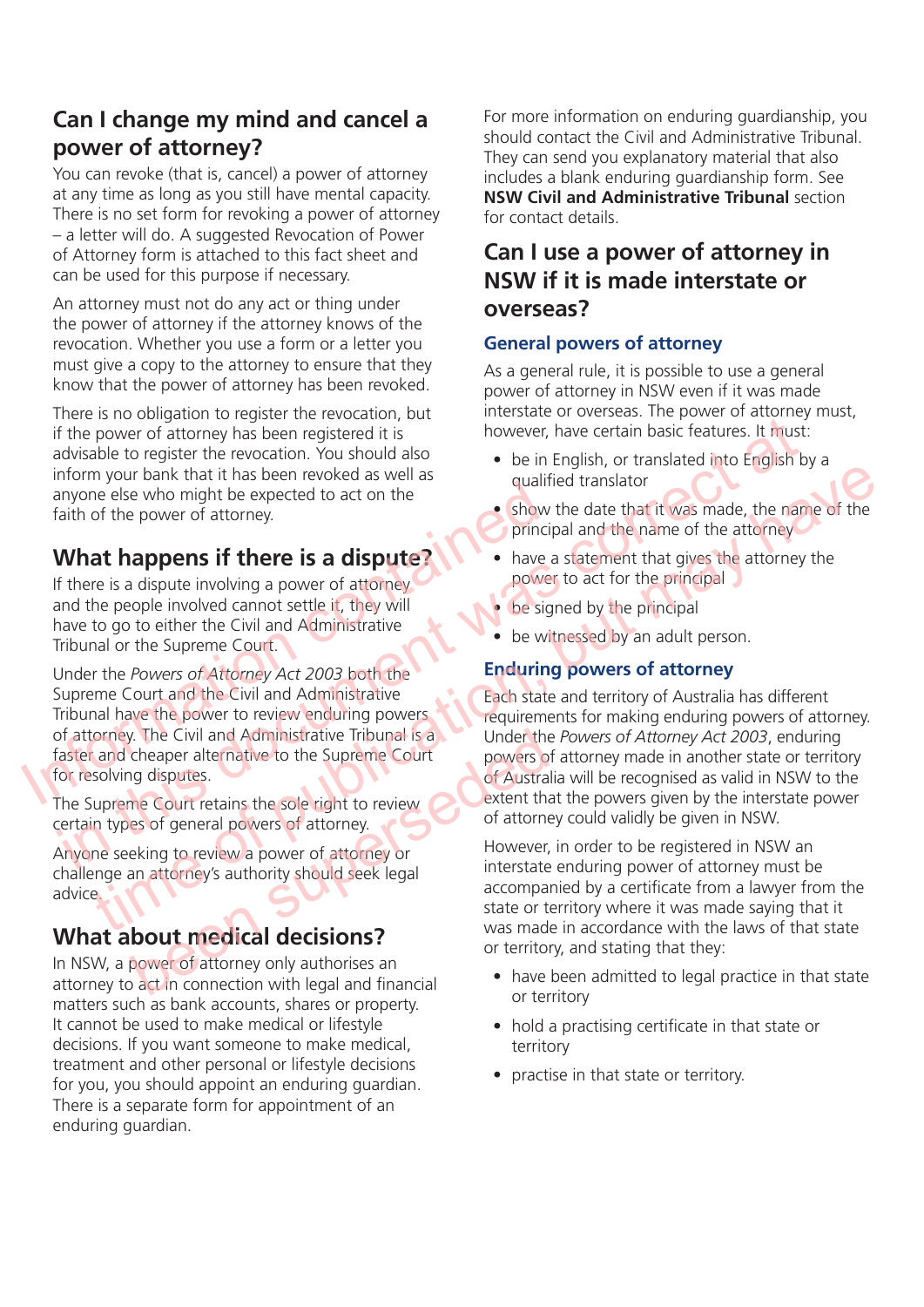## **Can I use a NSW power of attorney outside NSW?**

If you want to use a NSW power of attorney outside NSW, you should check what the requirements are in the place where you want to use it. This applies to both general and enduring powers of attorney.

Some Australian states and foreign countries have different requirements. You should also check whether they have such a thing as an enduring power of attorney and what their requirements are for making and registering one.

## **Is my power of attorney which I created years ago still valid?**

Yes. Any power of attorney that was validly created at anytime is still effective irrespective of which form it was made on. You may still decide to update your power of attorney, to ensure that it is still effective to carry out your wishes. If you do wish to update your power of attorney, you may need to revoke your earlier one. For information on revoking a power of attorney see the section **Can I change my mind and cancel a power of attorney?** It was made on. You may still decide to update your<br>
power of attorney, to ensure that it is still effective to<br>
carry out your wishes. If you do wish to update your<br>
power of attorney searlier one. For information on revo Contact UP Customers and the sale of assets affects and the sale of attorney and the sale of attorney to a series the propose of attorney to the sale of a series and the sale of a series and the sale of a series at the sal For a surface the summarized with the state of alterney for a summarized with the state of publication of the state of the state of the state of the state of the state of the state of the state of the state of the state of

You should be aware that if your power of attorney is dated prior to 16 February 2004, different laws apply in regard to how the sale of assets affects a gift in your will.

## **Do I have to register my power of attorney?**

You must register your power of attorney if your attorney is going to sell, mortgage, lease or otherwise deal with your real estate. Otherwise, it is not necessary to register it. However, by registering your power of attorney it will be: We to register my power of<br>
egister your power of attorney if your<br>
going to sell, mortgage, lease or<br>
deal with your real estate. Otherwise, it is<br>
disputes in<br>
disputes in<br>
disputes in<br>
disputes in<br>
disputes in<br>
disputes

- on record as a public document
- safe from loss or destruction
- more easily accepted as evidence that your attorney is allowed to deal with your legal and financial affairs.

Powers of attorney are registered at the Sydney office of Land and Property Information. Anyone can lodge it for registration – either you, your attorney or someone else. Private individuals outside the Sydney Metropolitan area only can post powers of attorney.

The original power of attorney and a photocopy of it should be taken to:

### **Land and Property Information**

1 Prince Albert Road Queens Square Sydney NSW 2000

You will also need to pay the current registration fee. At LPI, the staff will stamp a number on the original power of attorney and return it to you. This number is evidence that the power of attorney has been registered. Your attorney should use this number when they sign a document on your behalf. Your power of attorney will be digitally scanned and placed on public record, for anyone to see.

## **What about stamp duty?**

In NSW, it is not necessary to pay stamp duty on general or enduring powers of attorney.

# **Where can I get more information?**

### **Land and Property Information**

Contact LPI Customer Service Centre with your inquiry. T: 1300 052 637

E: GeneralEnquiry@lpi.nsw.gov.au

www.lpi.nsw.gov.au

### **Private Solicitors**

Most private solicitors can prepare a power of attorney. They can also give advice on making a power of attorney, the obligations of the attorney and disputes involving powers of attorney.

#### **NSW Trustee & Guardian and trustee companies**

The NSW Trustee and Guardian will prepare a power of attorney for a fee, further details can be found at www.tag.nsw.gov.au

Other trustee companies will usually prepare a power of attorney at no cost on the condition that they are appointed as the attorney. They will then charge a fee for acting as an attorney. It is recommended you always check with the trustee company first.

NSW Trustee and Guardian has a network of branches throughout metropolian Sydney and regional areas across NSW. Call toll free on

T: 1300 364 103 for enquiries or to find out the location of your nearest branch or see their website www.tag.nsw.gov.au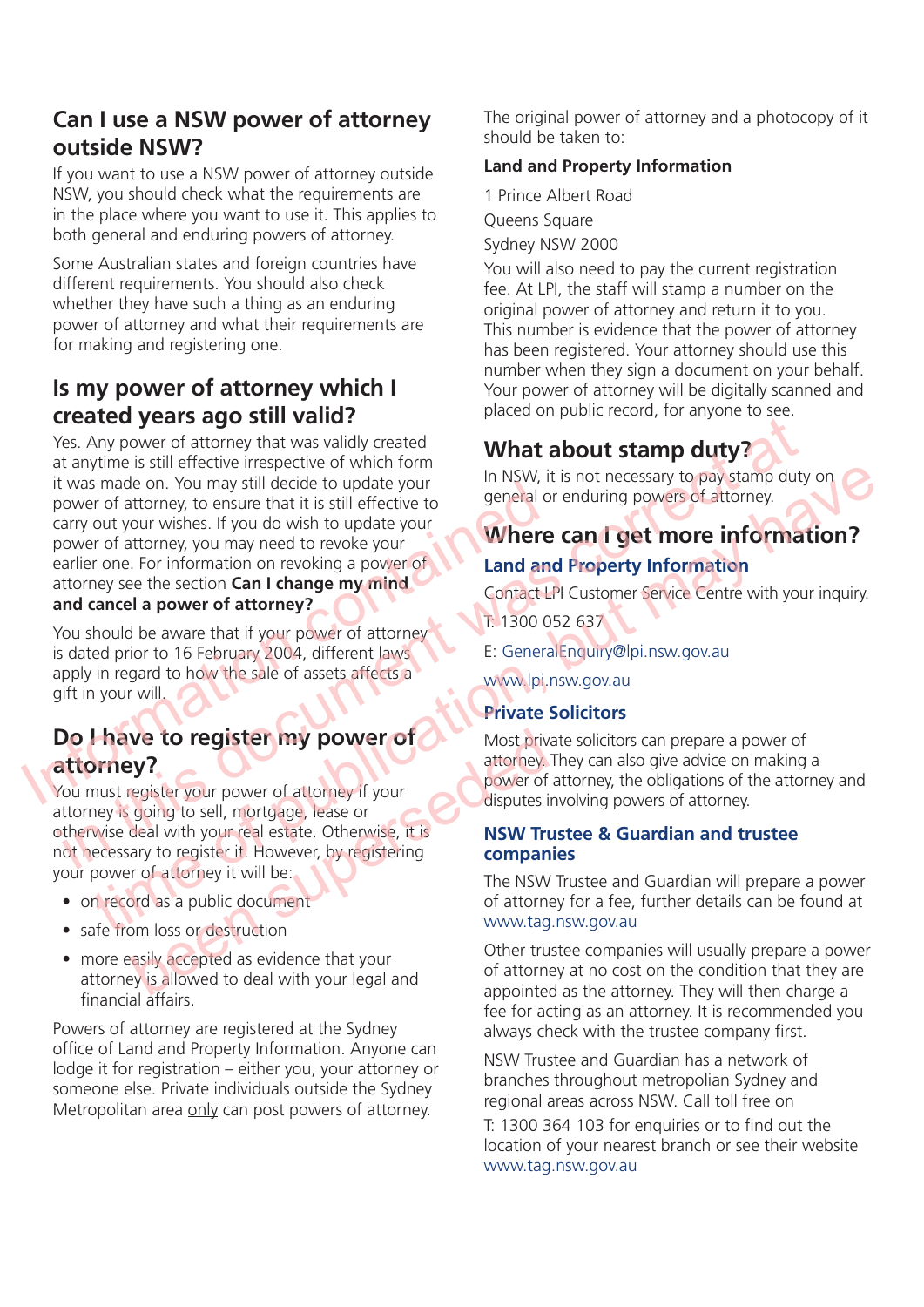#### **Registrars of the Local Court**

The registrar of the Local Court can explain the effect and give the certificate necessary to make an enduring power of attorney. This service is free. The Registrar cannot provide you with legal advice. You should telephone the court office to check when they are available. Find your nearest Local Court at www.lawlink.nsw.gov.au

#### **Law Access NSW**

Law Access NSW is a free legal information, assistance and referral service for people who live in NSW. Contact Law Access NSW on T: 1300 888 529 (TTY 1300 889 529) or see their website www.lawaccess.nsw.gov.au

#### **NSW Civil and Administrative Tribunal**

Information on enduring guardianship or making an application for the appointment of a guardian or financial manager is available from the NSW Civil and Administrative Tribunal Guardianship Division: an application for the appointment of a guardian<br>
or financial manager is available from the NSW Civil<br>
and Administrative Tribunal Guardianship Division:<br>
Level 6, John Maddison Tower<br>
89 - 90 Goulburn Street, Sydney<br>
T: NET AND COUNTREACT AND SCREEN AND REAL ARTS AND MISS OF PUDICAL AND A STREAM AND REAL AND REAL AND REAL AND REAL AND REAL AND REAL AND REAL AND REAL AND REAL AND REAL AND REAL AND REAL AND REAL AND REAL AND REAL AND REAL A Helication for the appointment of a guardian contraction in the Navignous Contraction of the appointment of a guardian single from the NSW Civil<br>Addition for the appointment of a guardian single from the NSW Civil<br>And Marc

Level 6, John Maddison Tower

89 - 90 Goulburn Street, Sydney

T: 1300 006 228

E: gd@ncat.nsw.gov.au

www.ncat.nsw.gov.au

#### **Disclaimer**

This information is correct at the date of publication; changes after the time of publication may impact upon the accuracy of the material. © August 2015 LPI (B) P15/14/067



been superseded

© Crown in right of New South Wales through Land and Property Information, 2015. This copyright work is licensed under a Creative Commons Australia Attribution 3.0 licence, http://creativecommons.org/licenses/by-nd/3.0/au/

#### **Customer Service Centre**

8 1300 052 637 +61 2 9228 6666

@ GeneralEnquiry@lpi.nsw.gov.au

www.lpi.nsw.gov.au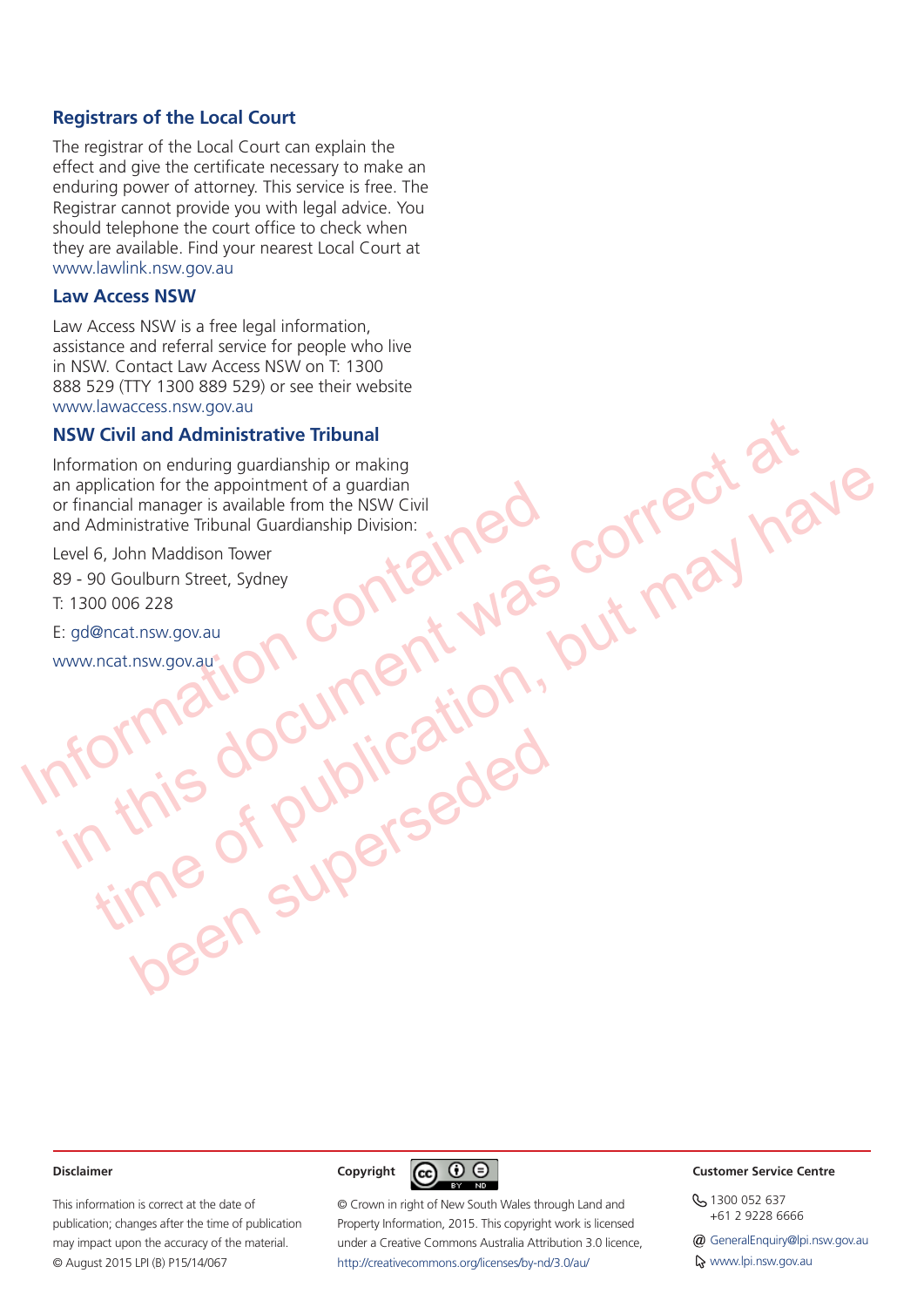Complete this form by writing your responses on the lines. Clauses with options are to be completed by placing a tick in the appropriate box and ruling through those options that do not apply.

These margin notes are not part of the prescribed form and can be removed.

Please refer to the Powers of Attorney Fact Sheet that accompanies this form for more information. The Powers of Attorney Fact Sheet is also available from the Land and Property Information website at www.lpi.nsw.gov.au

You can appoint more than one attorney. If you appoint more than one attorney, it been superseded

may be useful to appoint people who can work cooperatively and in your best interest.

(Please initial the bottom of this page)

A general power of attorney is a legal document that allows you (the *principal*) to nominate one or more persons (referred to as an *attorney*) to act on your behalf. A general power of attorney gives the attorney the authority, if you choose, to manage your legal and financial affairs, including buying and selling real estate, shares and other assets for you, operating your bank accounts, and spending money on your behalf.

A general power of attorney ceases if you lose your mental capacity after its execution. If you wish the power of attorney to continue if you lose your mental capacity, use the *Enduring Power of Attorney* prescribed form. An attorney under general power of attorney cannot make decisions about your lifestyle or health. These decisions can only be made by a guardian (whether an enduring guardian appointed by you or a guardian appointed by the Civil and Administrative Tribunal or the Supreme Court).

You may set whatever conditions and limitations on your attorney that you choose. An attorney must always act in your best interest. If your attorney does not follow your directions or does not act in your best interest, you should revoke the power of attorney. You or someone on your behalf should inform the attorney of the revocation, preferably in writing. The attorney must then immediately cease to act as your attorney. If anyone else, such as a bank, has been advised about the power of attorney, that person or entity should also be informed of the revocation. France information. The students of attorney or does not act in your be Powers of Attorney Fact<br>
Sheet is also available from the revocation, preferably in writing. The atto<br>
the Land and Property your attorney. If anyone Please refer to the Powers<br>
of Attorney Fact Sheet that<br>
accompanies this form<br>
of Attorney Fact Sheet that<br>
accompanies this form<br>
for more information. The<br>
or wersc of Attorney at what a attorney, You concrete at the po mpanies this form and more jumping the interest. If your detections or does not at in your best interest, you should revoke the power<br>there is of Attorney Fact of attorney. You or someone on your behalf should inform the a

The **Important Information** set out at the end of this form includes notes to assist in completing this form and more fully explains the role and responsibilities of an attorney.

Principal - The person who appoints the attorney is known as the principal. Attorney - The person you nominate to look after your financial affairs is known as the attorney. You can appoint more than one attorney.

I, ..............................................................................................................................

..................................................................................................................................

..................................................................................................................................

..................................................................................................................................

..................................................................................................................................

#### **1. Appointment of attorney by the principal**

#### .................................................................................................................................. *[insert full name and address],*

#### **appoint**

#### **and also appoint**

..................................................................................................................................

..................................................................................................................................

.................................................................................................................................. *[insert full name and address of each additional attorney – add more pages if necessary]*

#### **to be my attorney/s.**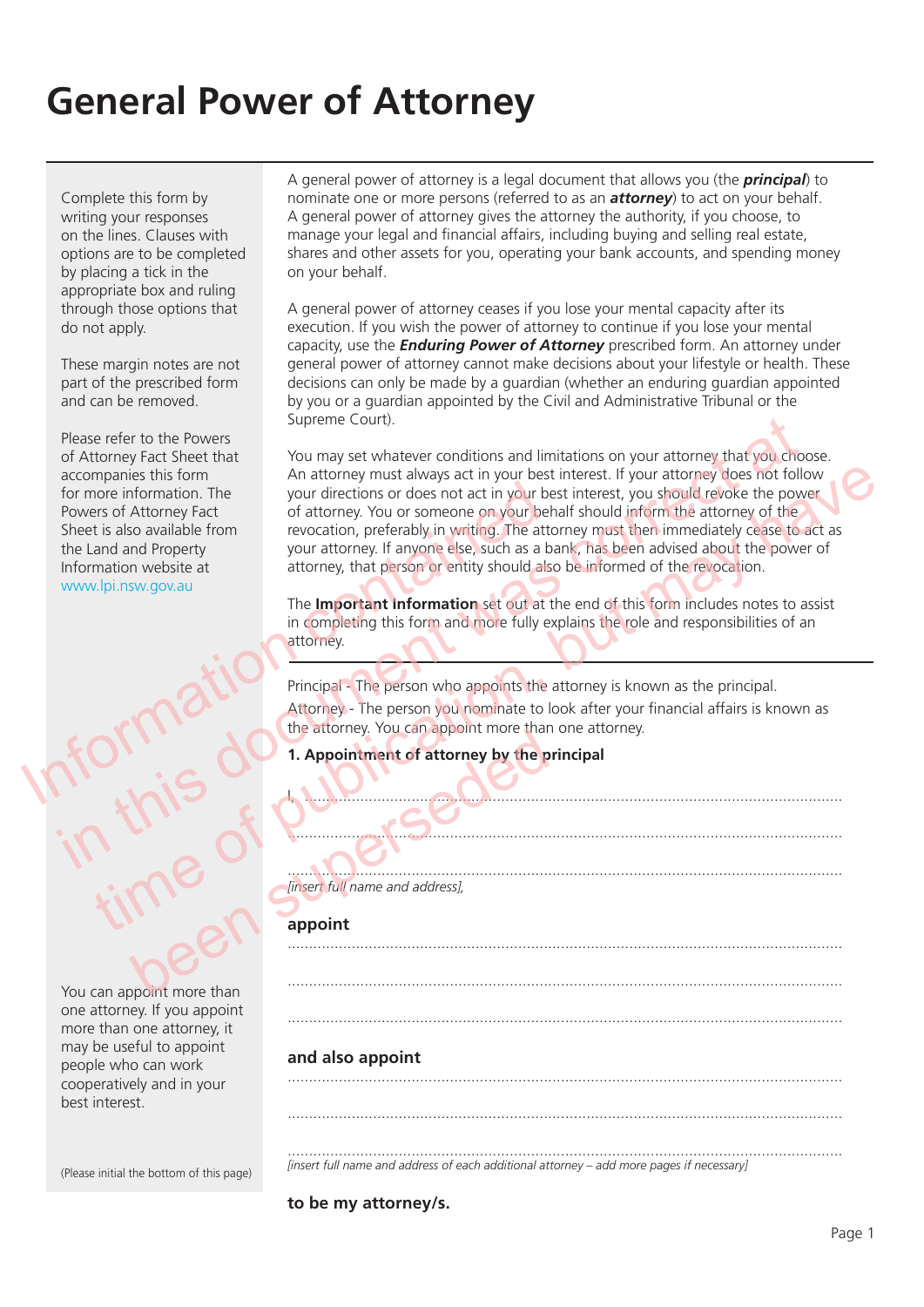Tick the option that applies and rule through any that don't apply. (See **Notes for completion** regarding the meaning of 'vacates'). You can choose more than one substitute attorney. Only complete this section if more than one substitute attorney is appointed. Tick the option that applies and rule through any that don't apply. (Please initial the bottom of this page) My attorneys are appointed: [*Tick one option only*] ❏ Jointly [*Your attorneys must all act together*]. I want the appointment to be terminated if one of the attorneys dies, resigns or otherwise vacates office. ❏ Jointly [*Your attorneys must all act together*]. I do not want the appointment to be terminated if one of the attorneys dies, resigns or otherwise vacates office. ❏ Jointly and severally [*Your attorneys may act individually or can act with the other attorneys if they choose*]. **If no option is selected or the option chosen is unclear or inconsistent, I intend my attorneys to act jointly and severally. Nomination of substitute attorney** *(optional) If your attorney vacates office, you have the option to nominate someone else to take their place.* If my attorney vacates office, I appoint: ................................................................................................................................... ................................................................................................................................... ................................................................................................................................... ................................................................................................................................... ................................................................................................................................... ................................................................................................................................... ................................................................................................................................... ................................................................................................................................... ................................................................................................................................... *[insert full name and address of substitute attorney/s]* to be my substitute attorney/s. My substitute attorney/s are to be appointed: ❏ Jointly [*Your attorneys must all act together*]. Or Nomination of substitute attorney<br>
(See Notes for completion<br>
regarding the meaning of<br>
"Vacates").<br>
You can choose more than<br>
one substitute attorney.<br>
The contact of the contact of the contact of the contact of the conta Finded my attorney's to act jointly and severally.<br>
See Notes for completion<br>
regarding the meaning of<br>
regarding the meaning of<br>
Your attorney vacates of the your have the option to nominate someon<br>
You can choose more th Notes for completion<br>
If your attomey vacates office, you have the option to nominate someone<br>
ding the meaning of<br>
timy attorney vacates office, you have the option to nominate someone<br>
tes.).<br>
Substitute attorney<br>
and no Many that applies and<br>the appointed. Tick<br>that applies and<br>the my substitute attorney's.

> ❏ Jointly and severally [*Your attorneys may act individually or can act with the other attorneys if they choose*].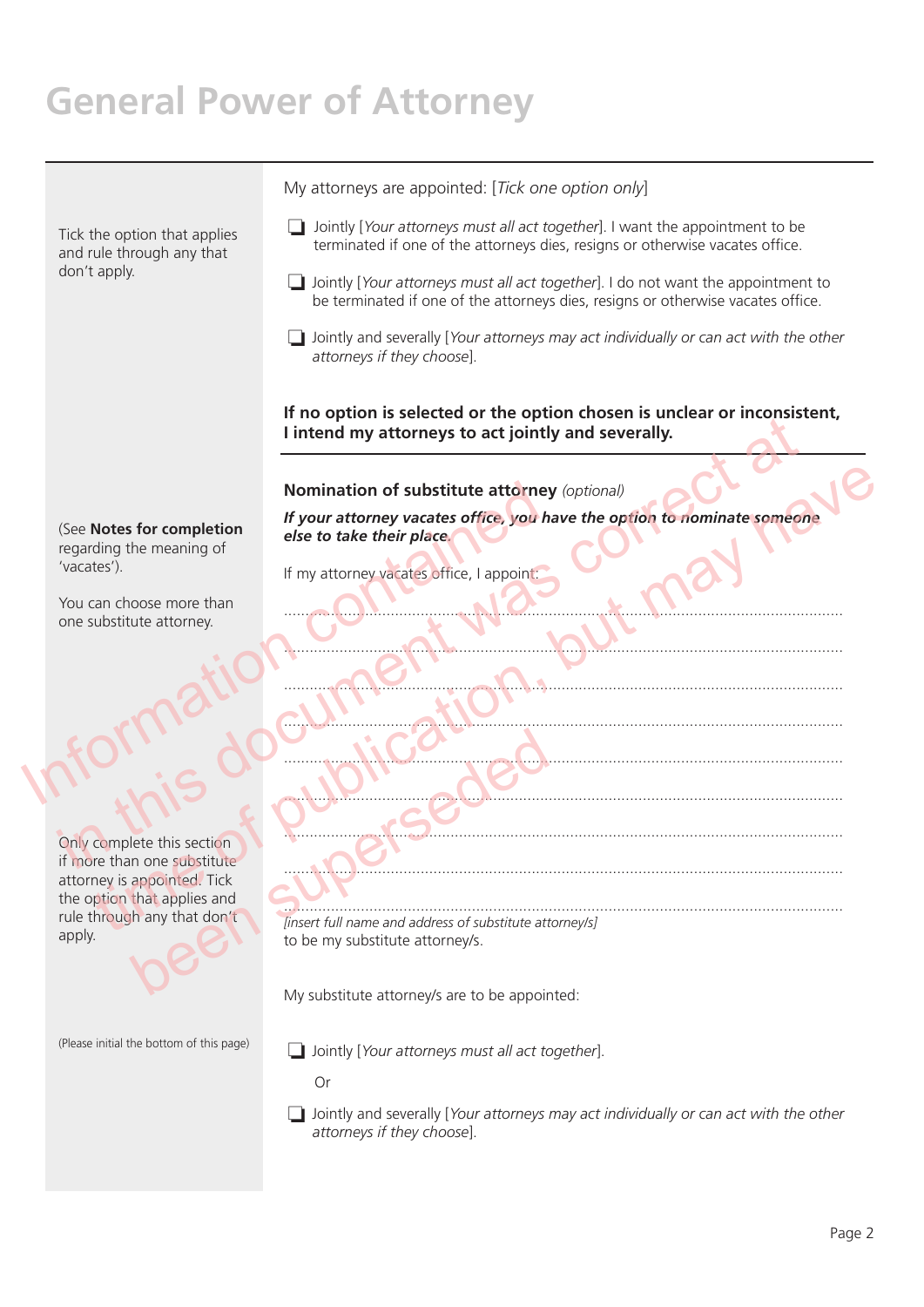#### **2. Powers**

**My attorney may exercise the authority conferred by Part 2 of the**  *Powers of Attorney Act 2003* **to do anything on my behalf I may lawfully authorise an attorney to do.**

#### **Additional powers (optional)**

- ❏ I authorise my attorney to give reasonable gifts as provided by section 11(2) of the *Powers of Attorney Act 2003*.
- ❏ I authorise my attorney to confer benefits on the attorney to meet their reasonable living and medical expenses as provided by section 12(2) to the *Powers of Attorney Act 2003*.
- ❏ I authorise my attorney to confer benefits on the following persons to meet their reasonable living and medical expenses as provded by section 13(2) of the *Powers of Attorney Act 2003. [insert full name and address of each person below]* reasonable living and medical expenses<br>
of Attorney Act 2003. linsert full hame<br>
You can confer benefits on<br>
as many people as you wish.<br>
You can limit the attorney's<br>
You can limit the attorney's<br>
You can limit the attorn Figure at the Column of Altomay Act 2003.<br>
That don't apply,<br>
of Altomay Act 2003.<br>
The confer benefits on the following persons to meet<br>
of Altomay Act 2003.<br>
The confer benefits on the following and medical expenses as p The contribution of the contribution of the contribution of the contribution of the control of a strong and the control of the control of the control of the control of the control of the control of the control of the contr

..................................................................................................................................

..................................................................................................................................

..................................................................................................................................

..................................................................................................................................

..................................................................................................................................

..................................................................................................................................

..................................................................................................................................

..................................................................................................................................

..................................................................................................................................

..................................................................................................................................

You can confer benefits on as many people as you wish.

You may choose to allow your attorney to use your money and assets to pay for those things listed. Tick options which you wish to apply and rule through any

that don't apply.

You can limit the attorney's power to only carry out certain tasks. For example, you can specify that the attorney may only act to sell your house, or that the attorney can only act to deal with your shares. You can also place any conditions on how those tasks are to be carried out. For example, you can require that the attorney must submit accounts to a nominated accountant every year for audit. If you do not want to have any conditions or limitations placed on your attorney, write "NIL". whit the attorney's<br>
School tions and Limitations<br>
suscessionly act to<br>
the survey of that the<br>
an only act to deal<br>
shares. You can<br>
tasks are to be<br>
that the attorney<br>
that the attorney<br>
that the attorney<br>
that the attor

### **3. Conditions and Limitations**

and (delete if not required)

**I place the following conditions and/or limitations on the authority of my attorney:** 

*[insert any conditions and limitations - add more pages if necessary]*

(Please initial the bottom of this page)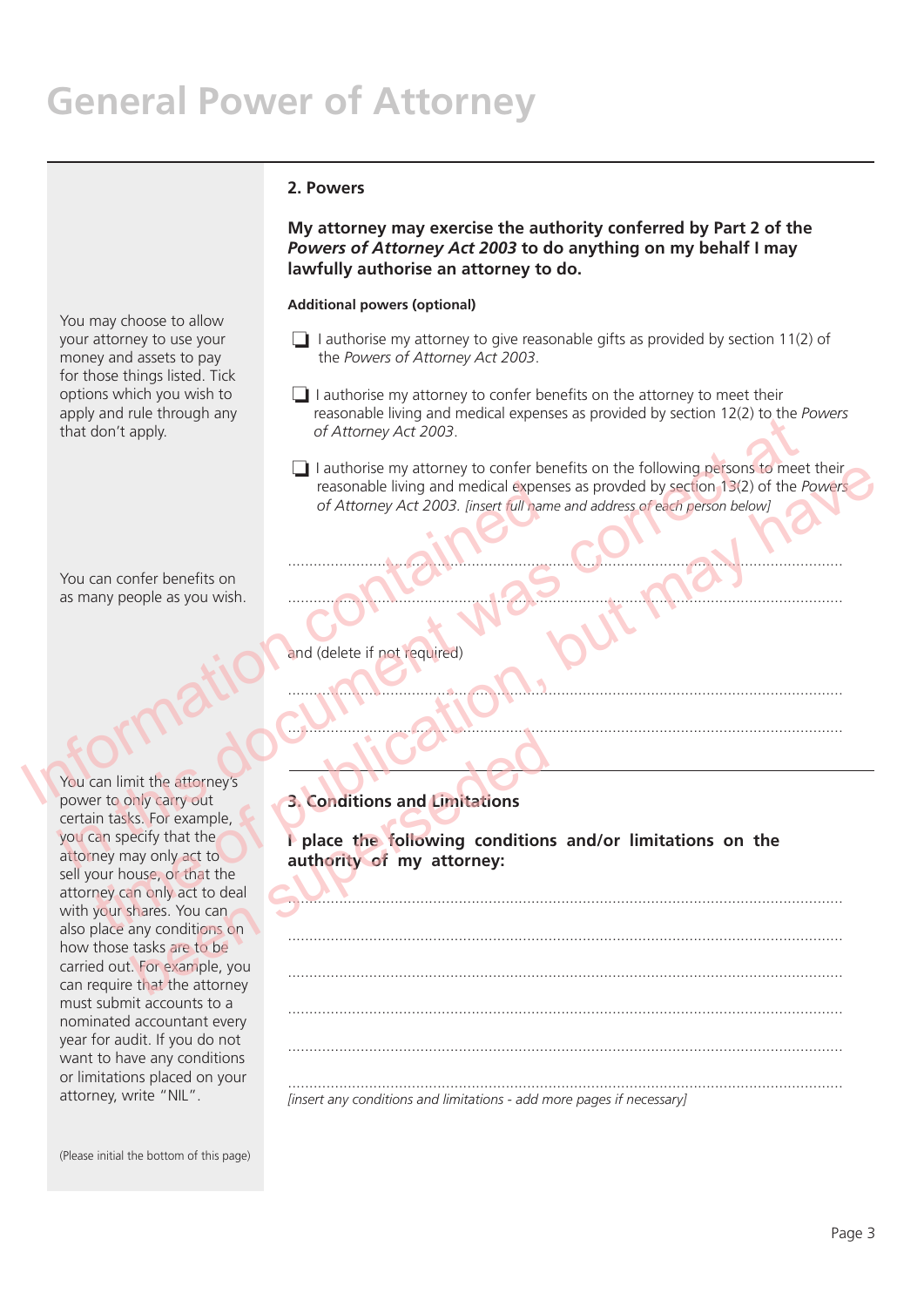You may choose when this power of attorney is to commence operation. Tick the box that corresponds to when you want this power of attorney to operate.

#### **4. Commencement**

This power of attorney operates: [*Tick one option only*]

❏ Immediately;

❏ On and From \_\_\_\_\_/\_\_\_\_\_/\_\_\_\_\_ up to and  $including$  / / (specify dates)

- ❏ Whilst I am overseas;
	-

❏ Other ................................................................................................................

**If no option is selected or the options chosen are unclear or inconsistent, I intend that the power of attorney will operate immediately.** Frequency and working the space of the correct attention of the space of the correct attention of the correct attention of the correct attention of the correct attention of the correct attention of the correct attention of inconsistent, I intend that the power of attorney will operate<br>
immediately.<br>
S. Your signature to make the appointment<br>
signature of witness<br>
ture must sign and your<br>
ture must be withered and actives of witness.<br>
Full na

#### **5. Your signature to make the appointment**

Full name and address of witness ................................................................................

Signature:

Signature of witness.

Date:

You must sign and your signature must be witnessed.

The witness must be someone over the age of 18 and who is not an attorney under this power of attorney. Immediately.<br>
5. Your signature to make the approximature to make the approximature in the signature must be witnessed.<br>
Full name and address of witness<br>
The witness must be<br>
Someone over the age of 18<br>
and who is not an

Please make your attorney aware of their obligations by showing this clause 6 to them. You and your attorneys should also read the **Important Information** section at the end of this document. Figure 10 OC Attorney<br>
Sure the age of 18<br>
Not an attorney<br>
Not an attorney<br>
Not an attorney<br>
Nour attorney must do the follow<br>
e your attorney<br>
eight obligations<br>
(b) Keep reasonable accounts and record<br>
(b) Keep reasonab

Please see a solicitor should the attorney fail to abide by their responsibilities. The Police or the Supreme Court of NSW may also need to be involved.

(Please initial the bottom of this page)

#### **6. Attorney responsibilities**

#### **Your attorney must do the following:**

a) Keep your money and property separate from the attorney's money and property.

...................................................................................................................................

- b) Keep reasonable accounts and records of your money and property.
- c) Not benefit from being an attorney, unless expressly authorised by you.
- d) Always act in your best interests.
- e) Always act honestly in all matters concerning your legal and financial affairs.

#### **Failure to do so may incur civil and/or criminal penalties.**

LPI OFFICE USE ONLY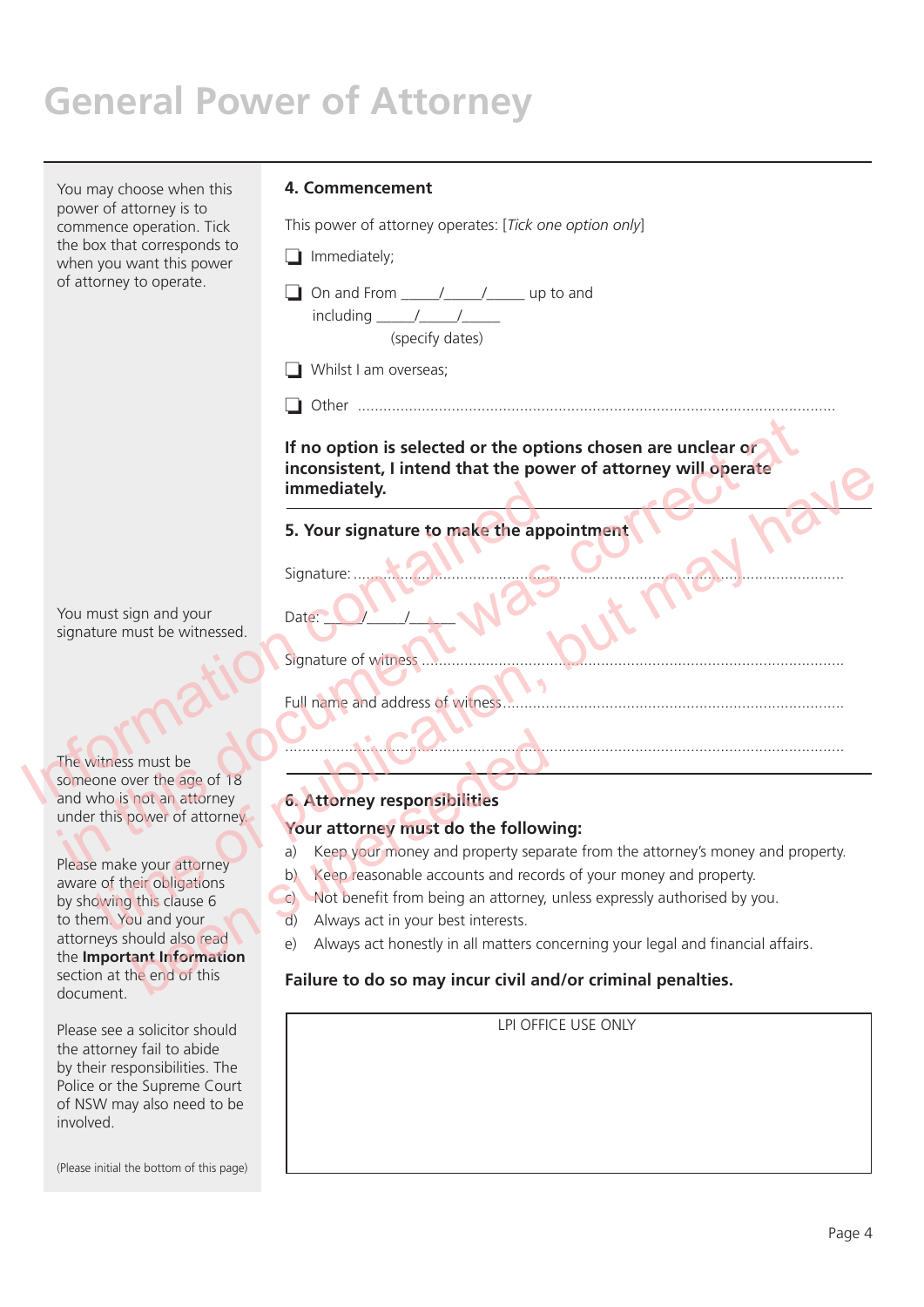## **Important information**

- A power of attorney is an important and powerful legal document. You should get legal advice before you sign it.
- It is important that you trust the person you are appointing as attorney to make financial decisions on your behalf. Your attorney must be over 18 years old and must not be bankrupt or insolvent. . If your financial affairs are complicated, you should appoint an attorney who has the skills to deal with complex financial arrangements.
- A power of attorney cannot be used for health or lifestyle decisions. You should appoint an enduring quardian under the *Guardianship Act 1987* if you want a particular person to make these decisions. For further information, contact the Civil and Administrative Tribunal or NSW Trustee and Guardian.
- Clause 2 of the power of attorney contains powers which will permit your attorney to use your money and assets for the attorney or anyone else as provided. You should only tick boxes in Clause 2 if you want your attorney to have that powers.
- This power of attorney is for use in New South Wales only. If you need a power of attorney for interstate or overseas, you may need to make a power of attorney under their laws. The laws of some other States and Territories in Australia may give effect to this power of attorney. However, you should not assume this will be the case. You should confirm whether the laws of the State or Territory concerned will in fact recognise this power of attorney.
- Your attorney must keep the attorney's own money and property separate from your money and property, unless you are joint owners, or operate joint bank accounts. Your attorney should keep reasonable accounts and records about your money and property. The costs of providing and maintaining these records by the attorney may be recoverable from you.
- If your attorney is signing certain documents that affect real estate, the power of attorney must be registered at Land and Property Information (LPI) NSW. Please contact LPI on T: 1300 052 637 to see whether the power of attorney must be registered.
- An attorney must always act in your best interest. If your attorney does not follow your directions or does not act in your best interest, you should consider revoking the power of attorney. If you revoke the power of attorney you should notify the attorney, preferably in writing, that they are no longer your attorney. The attorney must stop acting immediately once they have knowledge of the revocation. Solution and property of attorney internal and provided in Australian may give effect to this power of attorney. However, you show should confirm whether the laws of the State or Territory concerned with should confirm whe This power of attorney is for use in New South Wales only. If you need a power of attorney for interstate or<br>overseas, you may need to make a power of attorney under their laws. The laws of some other States and Ten<br>in Aus This power of attomey is signing certain documents but my low necessary and the publication and the state of the state of the state. Notice, we can be a power of attomey under their taws. The laws of some other States and
	- This power of attorney does not automatically revoke earlier powers of attorney made by you. If you have made an earlier power of attorney that you do not want to continue, you must revoke the earlier power of attorney. It is advisable that you notify the attorney, preferably in writing, of the revocation, if you have not already done so. You should also give notice of the revocation to anyone who is aware of the earlier power of attorney, such as a bank. Interest, you should consider revoking the power of attord notify the attorney, preferably in writing, that they are no long diately once they have knowledge of the revocation.<br>
	Nower of attorney does not automatically rev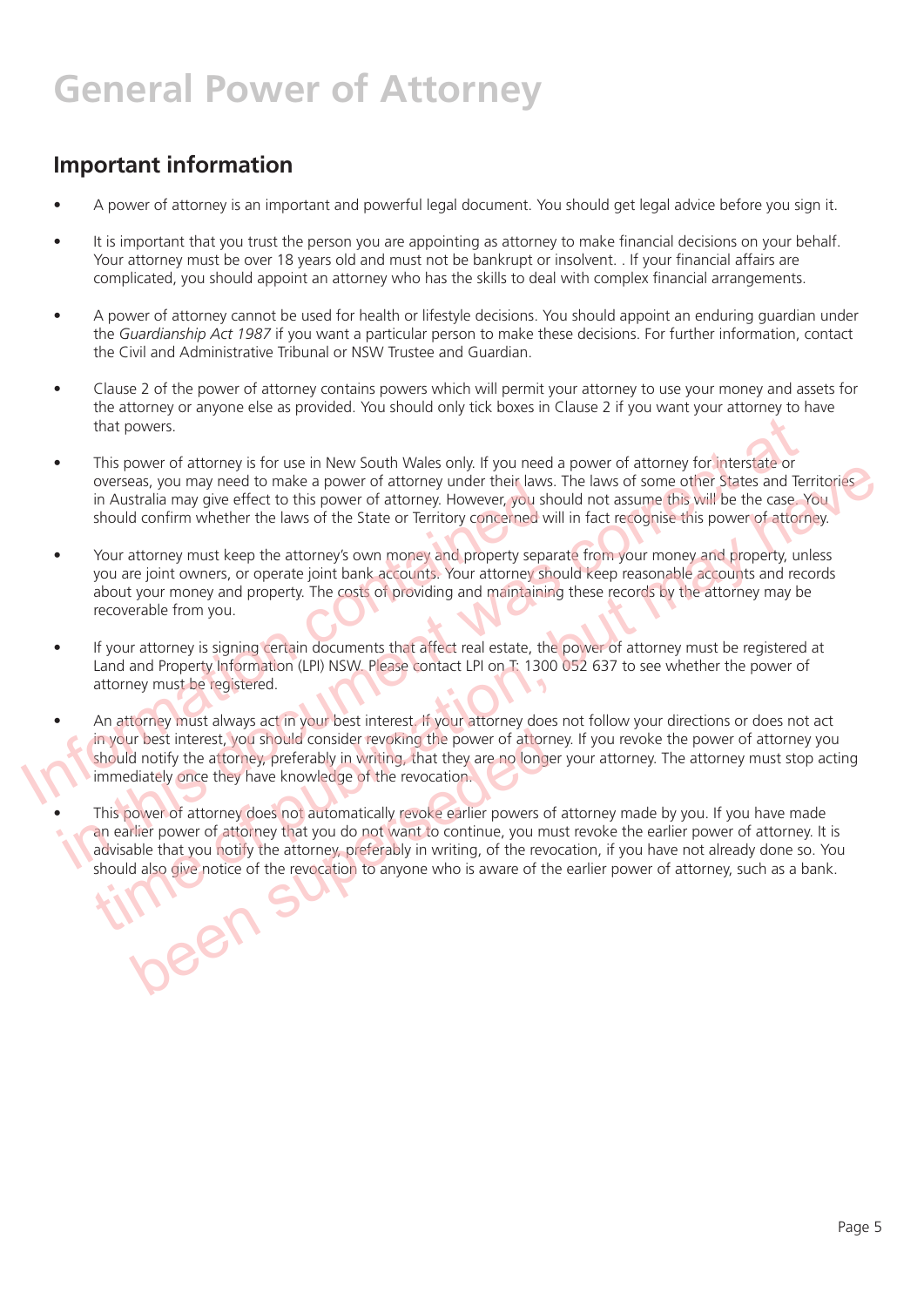## **Notes for completion**

### **Joint attorneys**

If you appoint more than one attorney, you should indicate whether the attorneys are to act jointly, or jointly and severally. Attorneys who are appointed jointly are only able to act and make decisions together.

Attorneys who are appointed jointly and severally (i.e. together or individually) are able to act and make decisions independently of each other. However, you can specify that a simple majority (if you appoint 3 or more attorneys) must agree before they can act.

### **Substitute attorneys**

If you appoint a substitute attorney, the substitute attorney will only only have authority to act as your attorney if the first appointed attorney dies, resigns or otherwise vacates their position.

You can specify for whom the substitute is to act (e.g. if you appoint A and B as attorneys and X and Y as substitutes, you can specify that X takes A's place if A vacates office).

### **Attorney vacates office**

If you have appointed a substitute attorney, it may be helpful that some sort of documentation evidencing the vacation of the original attorney is attached to this power of attorney when that vacancy happens. This will assist to satisfy a third party that the substitute attorney is entitled to act for you. **Attorney vacates office**<br>If you have appointed a substitute attorney, it may be helpful that some sort<br>original attorney is attached to this power of attorney when that vacancy has<br>the substitute attorney is entitled to a in the specific attorney dies, resigns or otherwise vacates their position.<br>
You can specify for whom the substitute is to act (e.g. if you appoint A and B as attorneys and X and Y as substitute<br>
pecify that X takes A's pl that X takes A's place if A vacates office).<br> **orney vacates office**<br>
have appointed a substitute attorney, it may be helpful that some sort of documentation evidencing the vacation of the<br>
latterney is attached to this po

Section 5 of the *Powers of Attorney Act 2003* states that there is a vacancy in the office of attorney if the attorney dies, resigns, becomes bankrupt, loses mental capacity or the authority to act is revoked.

## **Further information**

For information on powers of attorney, the attorney's duties and registration, contact Land and Property Information www.lpi.nsw.gov.au, the NSW Trustee and Guardian www.tag.nsw.gov.au, a solicitor, or a trustee company.

The NSW Government's Planning Ahead Tools website www.planningaheadtools.com.au provides up-to-date information and resources about powers of attorney, enduring guardianship, wills and advanced care planning. W.gov.au, the NSW Trustee and Guardian W.W.tag.nsw.gov.au,<br>overnment's Planning Ahead Tools website www.planningahead<br>oout powers of attorney, enduring guardianship, wills and advantage<br>out powers of attorney, enduring gua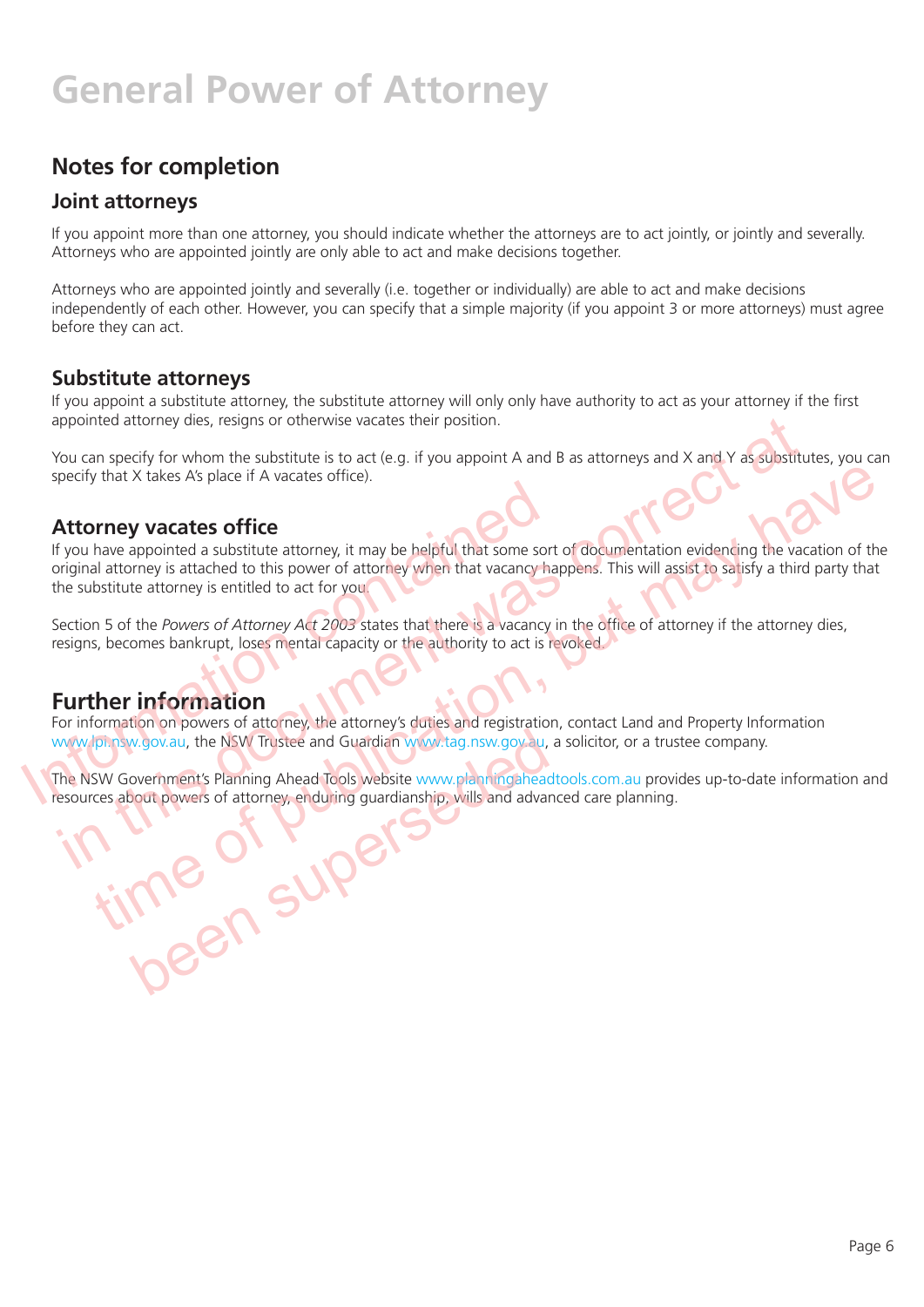Complete this form by writing your responses on the lines. Clauses with options are to be completed by placing a tick in the appropriate box and ruling through those options that do not apply.

These margin notes are not part of the prescribed form and can be removed.

Please refer to the Powers of Attorney Fact Sheet that accompanies this form for more information. The Powers of Attorney Fact Sheet is also available from the Land and Property Information website at www.lpi.nsw.gov.au Powers of Attorney Fact<br>
Sheet is also available from<br>
the Land and Property<br>
Information website at<br>
Information website at<br>
matery includes notes to assist in completing the<br>
www.lpi.nsw.gov.au<br>
Principal - The person wh

You can appoint more than one attorney. If you appoint more than one attorney, it may be useful to appoint people who can work cooperatively and in your best interest. prise de la linsert full name and address),

An enduring power of attorney is a legal document that allows you (the *principal*) to nominate one or more persons (referred to as *attorneys*) to act on your behalf. An enduring power of attorney gives the attorney the authority to manage your legal and financial affairs, including buying and selling real estate, shares and other assets, operating your bank accounts and spending money on your behalf.

The attorney's power continues even if for any reason you lose your mental capacity to manage your own affairs. Once you lose your mental capacity you cannot revoke this power of attorney. If you want the power of attorney to cease if you lose your mental capacity, use the *General Power of Attorney* form. An attorney under an enduring power of attorney cannot make decisions about your lifestyle or health. These decisions can only be made by a guardian (whether an enduring guardian appointed by you or a guardian appointed by the Civil and Administrative Tribunal or the Supreme Court).

The prescribed witness certificate in clause 6 of this form must be completed. Before acting as your attorney, the attorney (including any substitute attorney) must sign the acceptance section in clause 7 of this form.

Please read the **Important Information** set out at the end of this document. It includes notes to assist in completing this document and more fully explains the role and responsibilities of an attorney. The prescribed witness certificate in clause 6 of this form must be completed<br>more information. The acting as your attorney, the attorney (including any substitute attorney) must<br>export at a slow of this form at a separate momentum<br>
And Moment Factor and Property<br>
and Phoenix Please read the **Important Information** set out at the end of this document. It<br>
and Property<br>
in website at<br>
in and responsibilities of an arbitrary.<br>
The person who a

Principal - The person who appoints the attorney is known as the principal.

Attorney - The person you nominate to look after your financial affairs is known as the attorney. You can appoint more than one attorney.

I, ..............................................................................................................................

..................................................................................................................................

..................................................................................................................................

..................................................................................................................................

..................................................................................................................................

..................................................................................................................................

### **1. Appointment of attorney by the principal**

.................................................................................................................................. *[insert full name and address],*

### **appoint**

**and also appoint**  ..................................................................................................................................

.................................................................................................................................. *[insert full name and address of each additional attorney – add more pages if necessary]*

(Please initial the bottom of this page)

**to be my attorney/s.**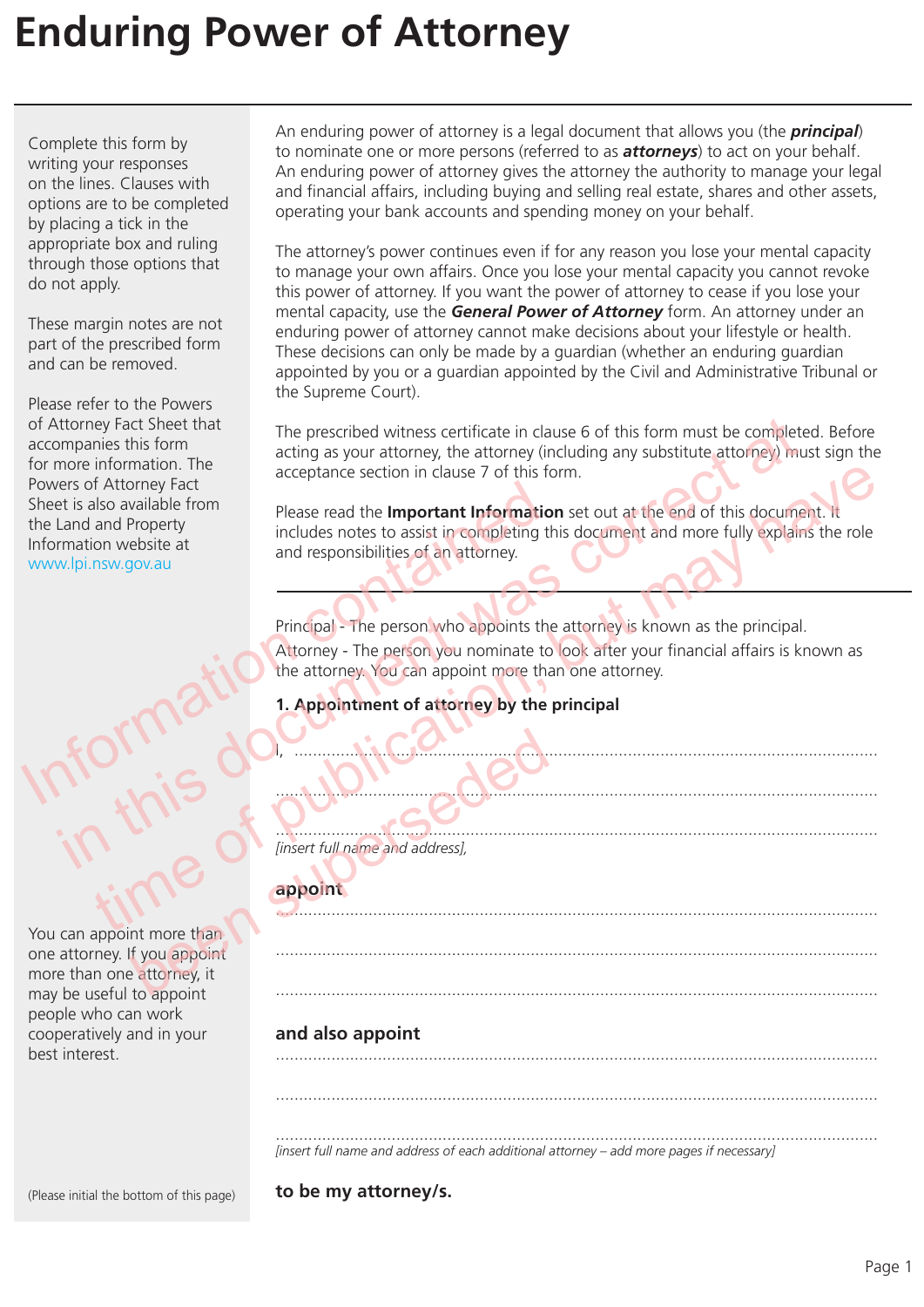Tick the option that applies and rule through any that don't apply.

My attorneys are appointed: [*Tick one option only*]

- ❏ Jointly [*Your attorneys must all act together*]. I want the appointment to be terminated if one of the attorneys dies, resigns or otherwise vacates office.
- ❏ Jointly [*Your attorneys must all act together*]. I do not want the appointment to be terminated if one of the attorneys dies, resigns or otherwise vacates office.
- ❏ Jointly and severally [*Your attorneys may act individually or can act with the other attorneys if they choose*].

**If no option is selected or the option chosen is unclear or inconsistent, I intend my attorneys to act jointly and severally.**

**Nomination of substitute attorney** *(optional)*

**If your attorney vacates office, you have the option to nominate someone else to take their place.**

If my attorney vacates office, I appoint:

### (See **Notes for completion**

regarding the meaning of 'vacates').

You can choose more than one substitute attorney.



Only complete this section if more than one substitute attorney is appointed. Tick the option that applies and rule through any that don't apply.

................................................................................................................................... ................................................................................................................................... ................................................................................................................................... ................................................................................................................................... ................................................................................................................................... ................................................................................................................................... ................................................................................................................................... ................................................................................................................................... ................................................................................................................................... else to take their place.<br>
If my attorney vacates office, Cappoint:<br>
The Notes for completion<br>
The meaning of<br>
The meaning of<br>
The Container of the Magnetic Section of the Container of the Container of the Container of the Notes for completion<br>
Explore atterney vacates office, you have the option to opinifate some<br>
else to take their place.<br>
If my attorney vacates office, you have the option to opinifate some<br>
else to take their place.<br>
If m the publication of the publication of the publication of the publication of the publication of the publication of the publication of the publication of the publication of the publication of the publication of the publicati been substitute attorney's.

*[insert full name and address of substitute attorney/s]* to be my substitute attorney/s.

My substitute attorney/s are to be appointed:

❏ Jointly [*Your attorneys must all act together*].

Or

❏ Jointly and severally [*Your attorneys may act individually or can act with the other attorneys if they choose*].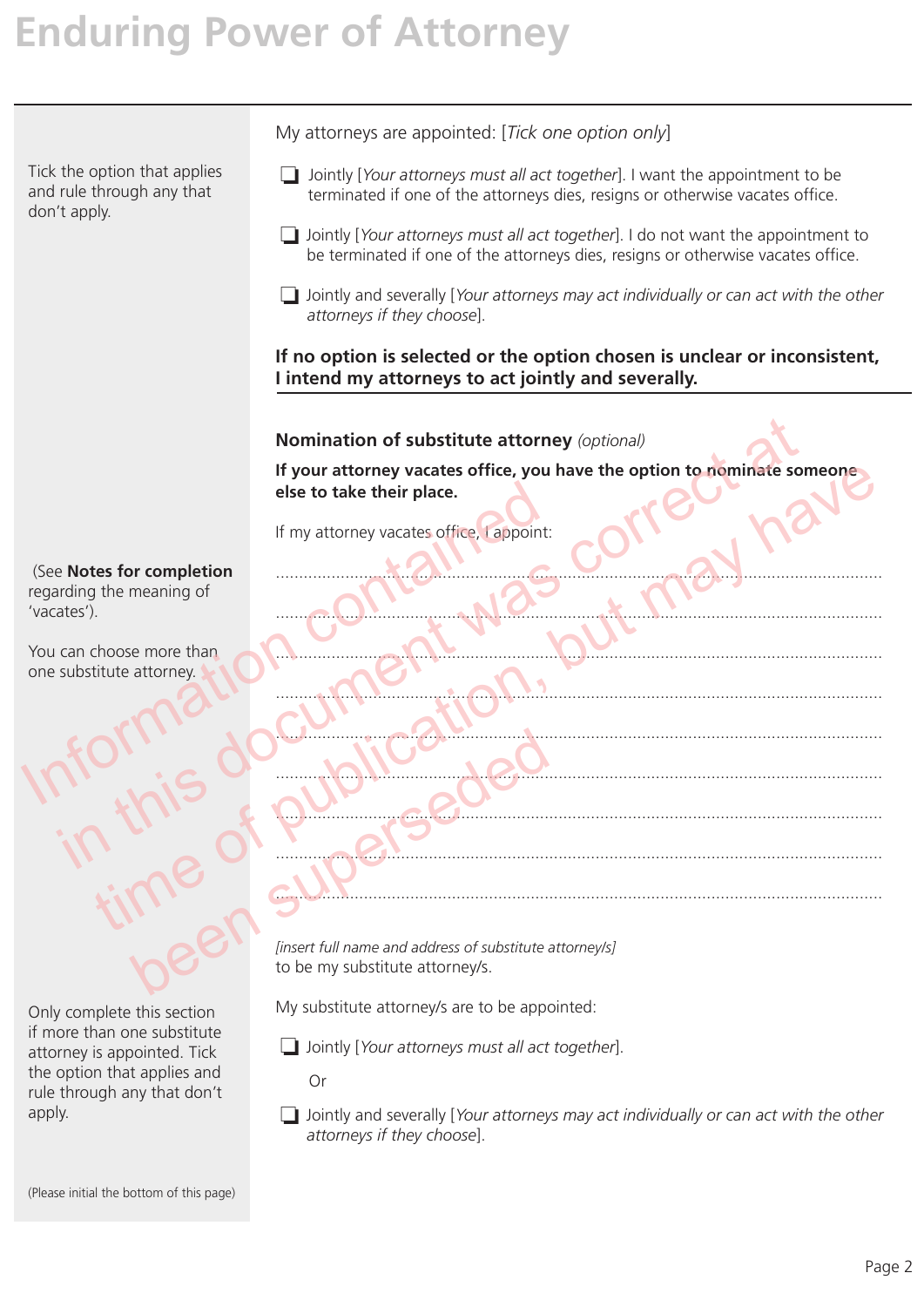#### **2. Powers**

**My attorney may exercise the authority conferred by Part 2 of the**  *Powers of Attorney Act 2003* **to do anything on my behalf I may lawfully authorise an attorney to do.**

**I give this power of attorney with the intention that it will continue to be effective if I lack the capacity through loss of mental capacity after its execution.**

*Additional powers (optional)*

- ❏ I authorise my attorney to give reasonable gifts as provided by section 11(2) of the *Powers of Attorney Act 2003*.
- $\Box$  I authorise my attorney to confer benefits on the attorney to meet their reasonable living and medical expenses as provided by section 12(2) to the *Powers of Attorney Act 2003*. Find this document was contained at the attorney of Attorney Act 2003.<br>
The rowes of Attorney Act 2003.<br>
The resonable living and medical expenses as provided by section 12(2) to the<br>
don't apply.<br>
The attroney Act 2003.<br>
	- ❏ I authorise my attorney to confer benefits on the following persons to meet their reasonable living and medical expenses as provded by section 13(2) of the *Powers of Attorney Act 2003. [insert full name and address of each person below]* The publication of Attorney Act 2003.<br>
	The publication of Attorney Act 2003.<br>
	The authorise my attended cal expenses as provided by section 13(2) of the Powers<br>
	The following persons to meet their<br>
	reasonable living and me

..................................................................................................................................

..................................................................................................................................

..................................................................................................................................

..................................................................................................................................

and (delete if not required)

## **3. Conditions and Limitations**

**I place the following conditions and/or limitations on the authority of my attorney:**

..................................................................................................................................

.................................................................................................................................. .................................................................................................................................. .................................................................................................................................. ..................................................................................................................................

*[insert any conditions and limitations- add more pages if necessary]*

You may choose to allow your attorney to use your money and assets to pay for those things listed. Tick options which you wish to apply and rule through any that don't apply.

If you have ticked the third box, please complete this section. You can confer benefits on as many people as you wish. That don't apply.<br>
That don't apply.<br>
The assonable living and medical experience of Attorney Act 2003.<br>
Insert full name of Attorney Act 2003. [insert full name of Attorney Act 2003. [insert full name of Attorney Act 2003

You can limit the attorney's power to only carry out certain tasks. For example, you can specify that the attorney may only act to sell your house, or that the attorney can only act to deal with your shares. You can also place any conditions on how those tasks are to be carried out. For example, you can require that the attorney must submit accounts to a nominated accountant every year for audit. If you do not want to have any conditions or limitations placed on your attorney, write "NIL". The attorney<br>
the attorney<br>
Control of the attorney<br>
out<br>
only act to deal<br>
the supersed of the following conditions<br>
what the<br>
supersed to deal<br>
the supersed of the following conditions<br>
inly act to deal

(Please initial the bottom of this page)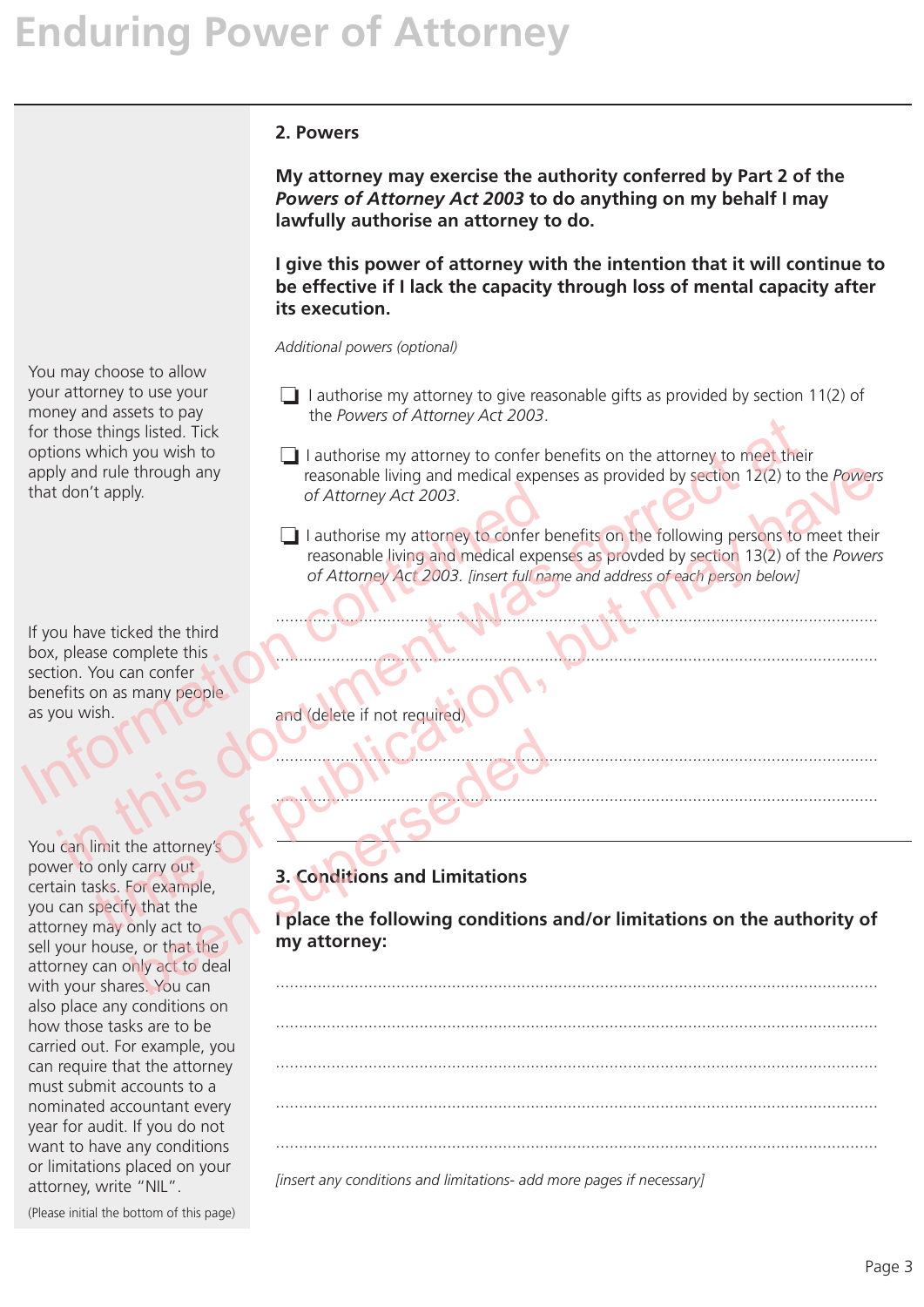You may choose when this power of attorney is to commence operation. Tick the box that corresponds to when you want this power of attorney to operate. Your attorney (including any substitute attorney) must sign their appointment at Clause 7 below before they can act.

Please note that a Justice of the Peace (i.e. a J.P.) is not a prescribed witness. State of this powerficial certificate.<br>
Certify the following:<br>
a J.P.) is not a<br>
a J.P.) is not a<br>
c) The principal appeared to understances.<br>
c) Tam a prescribed witness.<br>
d) Tam not an attorney under this position of th

### **4. Commencement**

*This power of attorney operates:* [*Tick one option only*]

- ❏ Once the attorney has accepted their appointment by signing this document.
- ❏ Once a medical practioner considers that I am unable to manage my affairs (an provides a document to that effect).
- ❏ Once my attorney considers that I need assitance managing my affairs.

❏ Other ................................................................................................................

**If no option is selected or the options chosen are unclear or inconsistent, I intend that the power of attorney will operate once my attorney has accepted their appointment by signing this document.**

### **5. Your signature to make the appointment**

| You must sign and have it<br>witnessed by a prescribed<br>witness (see Clause 6 for a    |                                                                                                                                                                                                                |  |  |
|------------------------------------------------------------------------------------------|----------------------------------------------------------------------------------------------------------------------------------------------------------------------------------------------------------------|--|--|
| list of prescribed witnesses).                                                           | Date: $/$ /<br>Signature of prescribed witness.                                                                                                                                                                |  |  |
|                                                                                          | Full name of prescribed witness                                                                                                                                                                                |  |  |
|                                                                                          | Address of prescribed witness                                                                                                                                                                                  |  |  |
|                                                                                          |                                                                                                                                                                                                                |  |  |
|                                                                                          | 6. Certificate under section 19 of the Powers of Attorney Act 2003                                                                                                                                             |  |  |
| A prescribed witness must                                                                |                                                                                                                                                                                                                |  |  |
| complete this certificate.                                                               | [insert full nam<br>certify the following:                                                                                                                                                                     |  |  |
| Please note that a Justice of<br>the Peace (i.e. a J.P.) is not a<br>prescribed witness. | I explained the effect of this power of attorney to the principal before it was signed<br>a)<br>The principal appeared to understand the effect of this power of attorney.<br>b)<br>I am a prescribed witness. |  |  |
|                                                                                          | I am not an attorney under this power of attorney.<br>d)<br>I have witnessed the signature of this power of attorney by the principal.<br>e)                                                                   |  |  |
|                                                                                          |                                                                                                                                                                                                                |  |  |

## **6. Certificate under section 19 of the** *Powers of Attorney Act 2003*

- certify the following:
- a) I explained the effect of this power of attorney to the principal before it was signed.
- b) The principal appeared to understand the effect of this power of attorney.
- c) I am a prescribed witness.
- d) I am not an attorney under this power of attorney.
- e) I have witnessed the signature of this power of attorney by the principal.

## Signature: ...................................................................... Date: \_\_\_\_\_/\_\_\_\_\_/\_\_\_\_\_\_

- *Tick the appropriate category*
- ❏ Australian legal practitioner,
- ❏ Registrar of the Local Court,
- ❏ Licensed Conveyancer who has successfully completed a course of study approved by the Minister,
- ❏ NSW Trustee and Guardian employee who has successfully completed a course of study approved by the Minister,
- ❏ A trustee company employee who has successfully completed a course of study approved by the Minister,
- ❏ Legal Practitioner qualified in a country other than Australia who is instructed and employed independently of any legal practitioner appointed as an attorney under this power of attorney.

(Please initial the bottom of this page)

*[insert full name]*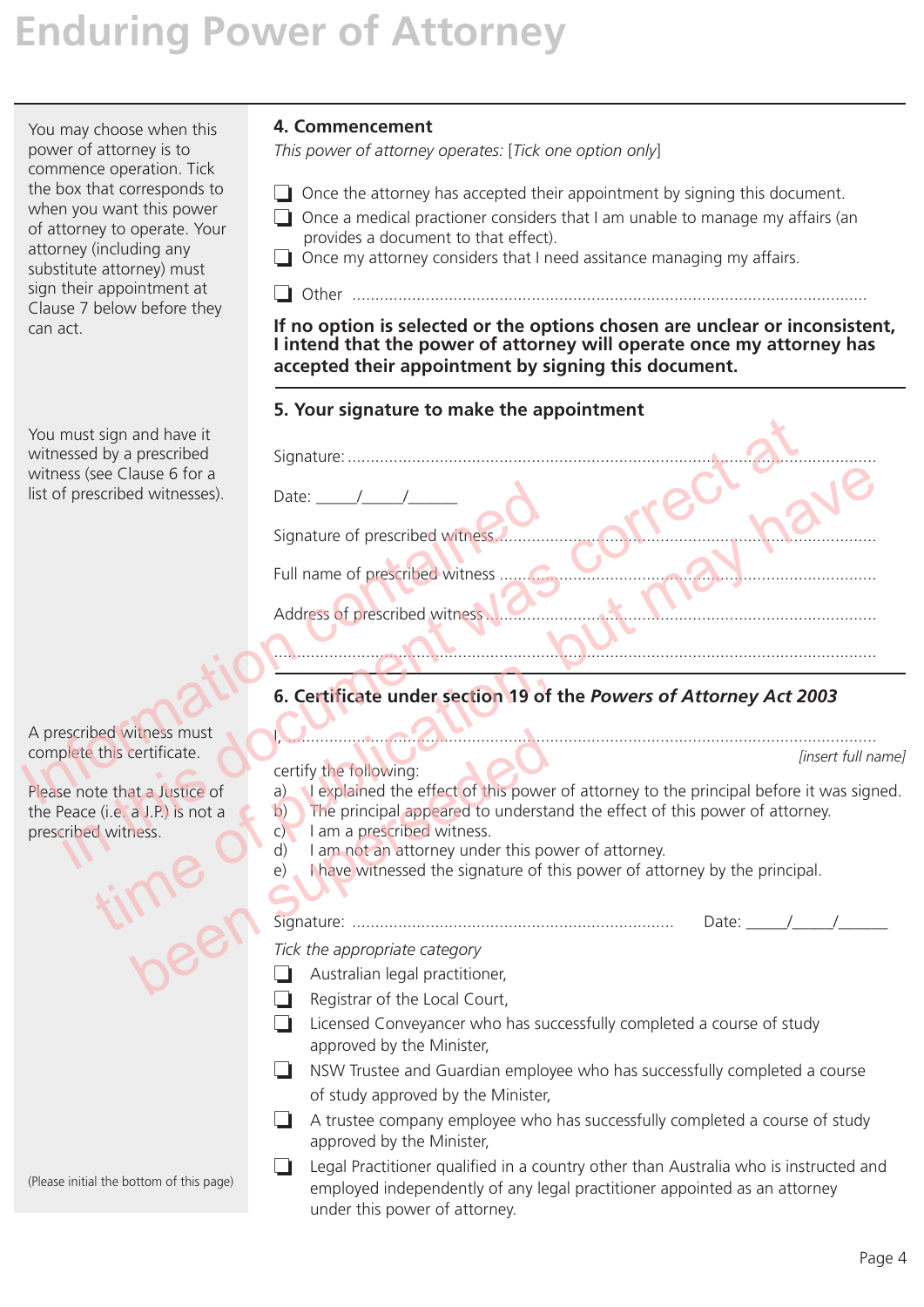# **7. Acceptance by attorney** a) I accept that I must always act in the principal's best interests. b) I accept that as attorney I must keep my own money and property separate from the principal's money and property. c) I accept that I should keep reasonable accounts and records of the principal's money and property. d) I accept that unless expressly authorised, I cannot gain a benefit from being an attorney. e) I accept that I must act honestly in all matters concerning the principal's legal and financial affairs. **Failure to do any of the above may incur civil and/or criminal penalties.** Signature: ...................................................................... Date: \_\_\_\_\_/\_\_\_\_\_/\_\_\_\_\_\_ Name: ............................................................................................................................. **And**  Signature: ...................................................................... Date: \_\_\_\_\_/\_\_\_\_\_/\_\_\_\_\_\_ Name: ............................................................................................................................. *[add more pages if necessary]* LPI OFFICE USE ONLY Please see a solicitor should the attorney fail to abide by their responsibilities. The Police or the Supreme Court of NSW may also need to be involved. The Attorney signs here. Add pages if there are more than two attorneys, including any substitute attorneys (Please initial the bottom of this page) The Attorney signs here. Add<br>
pages if there are more than<br>
two attorneys, including any<br>
substitute attorneys<br>
substitute attorneys<br>
(ATM 2110 signature: Mario California) Failure to do any of the above may incur civil and/or criminal r<br>
Signature:<br>
Attorney signs here. Add<br>
Attorney signs here. Add<br>
Attorney signs here. Add<br>
Attorney signs here. Add<br>
Name:<br>
Attorney signs any<br>
Attorney sign time of publication, but may have been superintended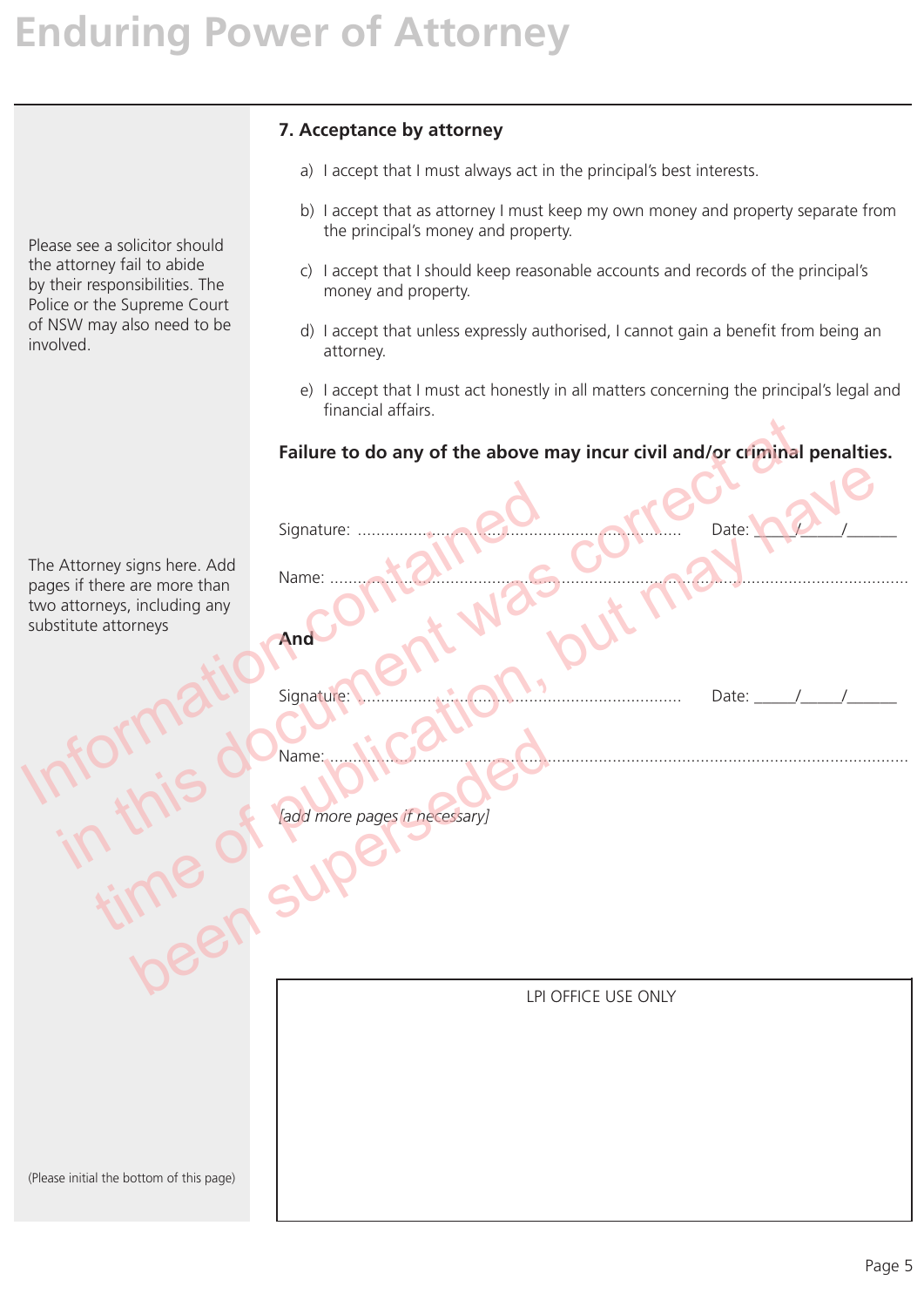# **Important information**

- A power of attorney is an important and powerful legal document. You should get legal advice before you sign it.
- It is important that you trust the person you are appointing as attorney to make financial decisions on your behalf. Your attorney must be over 18 years old and must not be bankrupt or insolvent. If your financial affairs are complicated, you should appoint an attorney who has the skills to deal with complex financial arrangements.
- A power of attorney cannot be used for health or lifestyle decisions. You should appoint an enduring guardian under the *Guardianship Act 1987* if you want a particular person to make these decisions. For further information, contact the Civil and Administrative Tribunal or NSW Trustee and Guardian.
- Clause 2 of the power of attorney contains powers which will permit your attorney to use your money and assets for the attorney or anyone else as provided. You should only tick those boxes in Clause 2 if you choose that your attorney is to have that power.
- This power of attorney is for use in New South Wales only. If you need a power of attorney for interstate or overseas, you may need to make a power of attorney under their laws. The laws of some other States and Territories in Australia may give effect to this power of attorney. However, you should not assume this will be the case. You should confirm whether the laws of the State or Territory concerned will in fact recognise this power of attorney. is power of attorney is for use in New South Wales only. If you need a power of attorney for interstate or over<br>the rap over of attorney under their laws. The laws of some other States and Territories in Aust<br>y need to mak
- Your attorney must keep the attorney's own money and property separate from your money and property, unless you are joint owners, or operate joint bank accounts. Your attorney should keep reasonable accounts and records about your money and property. Usually the cost of providing and maintaining these records by the attorney may be recoverable from you.
- If your attorney is signing certain documents that affect real estate, the power of attorney must be registered at Land and Property Information (LPI) NSW. Please contact LPI on T: 1300 052 637 to see whether the power of attorney must be registered.
- An attorney must always act in your best interest. If your attorney does not follow your directions, or does not act in your best interest, you should consider revoking the power of attorney. You will only be able to do so while you retain your capacity. If you revoke the power of attorney you should notify the attorney, preferably in writing, that they are no longer your attorney. The attorney must stop acting immediately once they have knowledge of the revocation. The laws of the State or Territory concerned will in fact recognise this pow<br>
Your attorney must keep the attorney's own money and property separate f<br>
joint owners, or operate joint bank accounts. Your attorney should kee
- This power of attorney does not automatically revoke prior powers of attorney made by you. If you have made an earlier power of attorney that you do not want to continue, you must revoke the earlier power of attorney. It is advisable that you notify the attorney, preferably in writing, of the revocation, if you have not already done so. You should also give notice of the revocation to anyone who is aware of the earlier power of attorney, such as a bank. ect to this power of attorney. However, you should not assume this will be the case. You should confirm whether<br>so f the State or Territory concerned will in fact recognise this power of attorney.<br>Note that the state or Te been super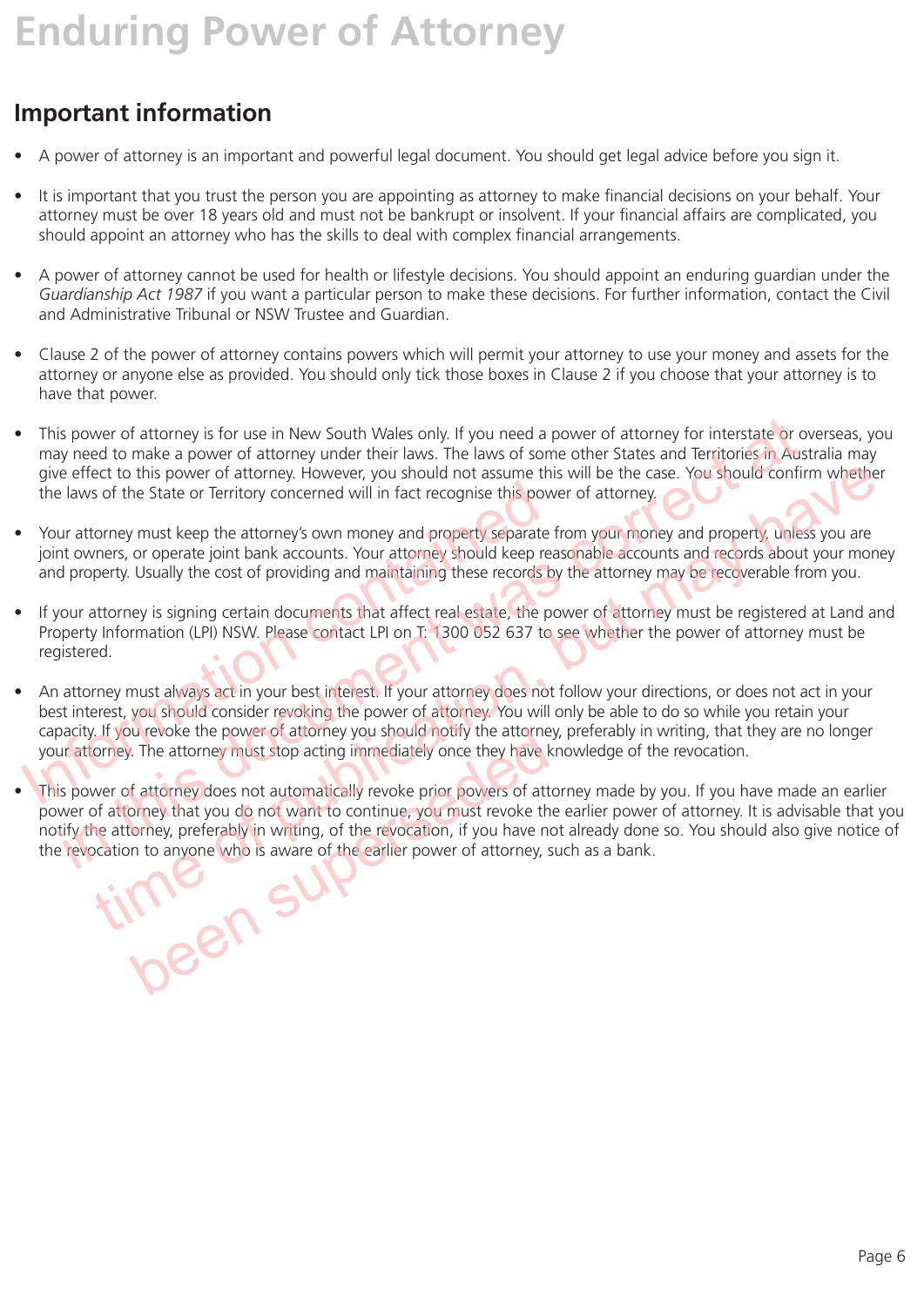# **Notes for completion**

## **Joint attorneys**

If you appoint more than one attorney, you should indicate whether the attorneys are to act jointly, or jointly and severally. Attorneys who are appointed jointly are only able to act and make decisions together.

Attorneys who are appointed jointly and severally (i.e. together or separately) are able to act and make decisions independently of each other. However, you can specify that a simple majority (if you appoint 3 or more attorneys) must agree before they can act.

## **Substitute attorneys**

If you appoint a substitute attorney, the substitute attorneys will only have authority to act as your attorney if the first

appointed attorney dies, resigns or vacates their position.

You can specify for whom the substitute is to act (e.g. if you appoint A and B as attorneys and X and Y as substitutes, you can specify that X takes A's place if A vacates office).

A substitute attorney must sign an acceptance of their appointment in Clause 7 before they can act as attorney

## **Attorney vacates office**

If you have appointed a substitute attorney, it may be helpful that some sort of documentation evidencing the vacation of the original attorney is attached to this power of attorney, when that vacancy happens. This will assist to satisfy a third party that the substitute attorney is entitled to act for you. In substitute attorney must sign an acceptance of their appointment in Claus<br> **Attorney vacates office**<br>
I you have appointed a substitute attorney, it may be helpful that some sort<br>
riginal attorney is attached to this po an specify for whom the substitute is to act (e.g. if you appoint A and B as attorneys and X and Y as substituted that X takes As place if A vacates office).<br>
Stitute attorney must sign an acceptance of their appointment i The actomey must sign an acceptance of their appointment in Clause 7 before they can act as attomey and a substitute attorney must sign an acceptance of their appointment in Clause 7 before they can act as attomey and a su

Section 5 of the *Powers of Attorney Act 2003* states that there is a vacancy in the office of attorney if the attorney dies, resigns, becomes bankrupt, loses mental capacity or the authority to act is revoked.

## **Further information**

For information on powers of attorney, the attorney's duties and registration, contact Land and Property Information www.lpi.nsw.gov.au, the NSW Trustee and Guardian www.tag.nsw.gov.au, a solicitor, or a trustee company. formation<br>on powers of attorney, the attorney's duties and registration<br>v.au, the NSW Trustee and Guardian www.tag.nsw.gov.au,<br>nment's Planning Ahead Tools website www.planningahead<br>powers of attorney, enduring guardianshi

The NSW Government's Planning Ahead Tools website www.planningaheadtools.com.au provides up-to-date information and resources about powers of attorney, enduring guardianship, wills and advanced care planning.